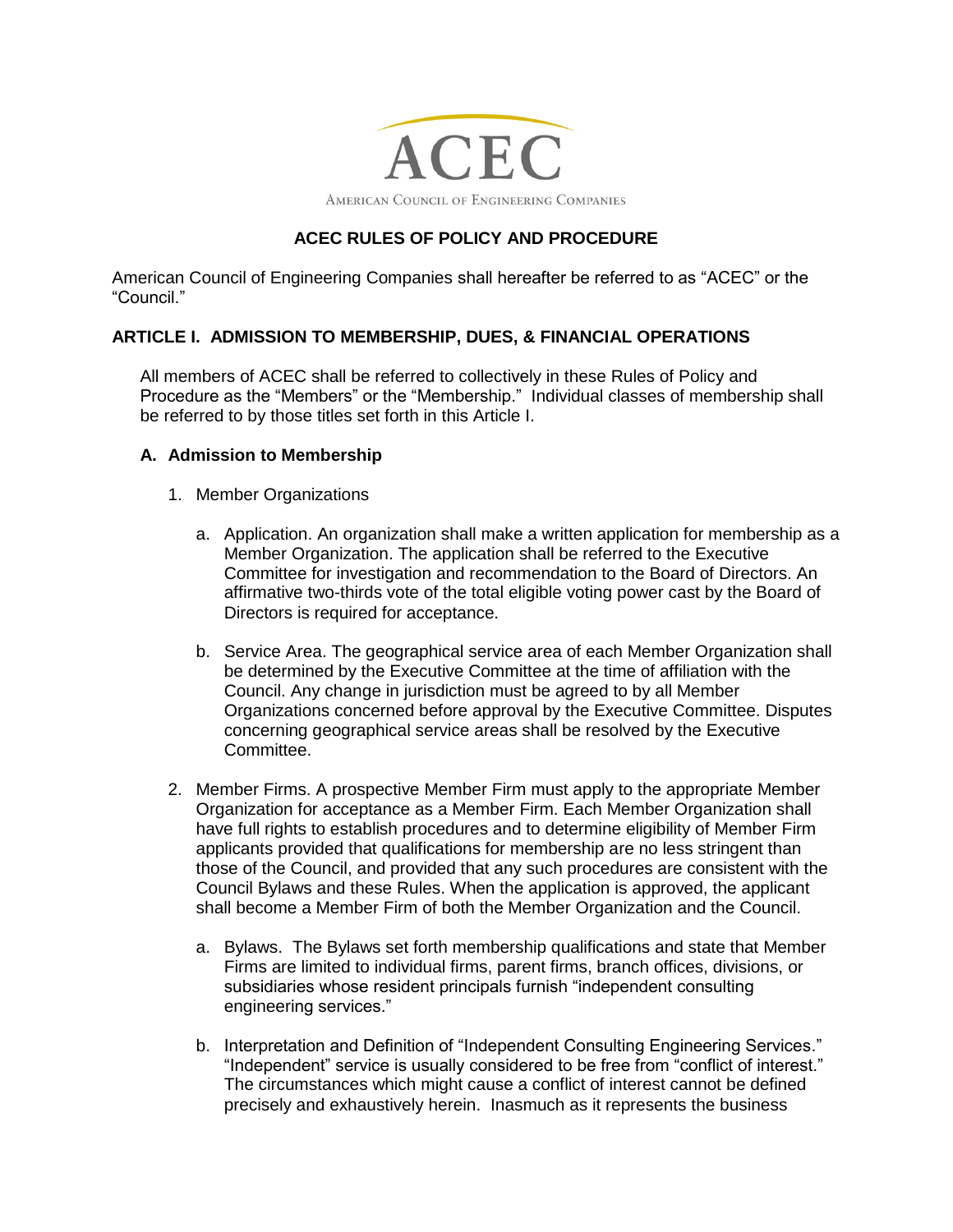interests of individual professionals, ACEC does not attempt to define what may constitute a conflict on the part of an individual professional, nor interfere in the relationship between a professional and his or her licensing or registration board. As they apply to a firm however, any of the following circumstances may indicate conditions that might potentially cause a conflict of interest:

i. The engineering firm (or component of a non-engineering company) does not make and implement engineering decisions independently.

ii. The engineering firm does not offer professional knowledge and services as an end product predominantly to clients other than those connected to it through ownership affiliation.

iii. The engineering firm has an interest, direct or indirect, in manufacturing or sales of products specified by the engineering firm.

- c. Certification. Whenever any of the above circumstances, or similar circumstances that may give rise to a potential conflict, exist with respect to a prospective or existing Member Firm, a determination will be made by the Member Organization of which the Member Firm is a member, as to whether there is, in fact, sufficient conflict of interest to jeopardize independent practice of engineering. To facilitate this determination, each prospective Member Firm shall disclose to the Member Organization the existence of any such circumstances, and certify to the Member Organization that the existence of any of the above circumstances does not cause a conflict of interest. To assist Member Organizations, ACEC will provide a model certification letter. Member Firms-at-Large shall make their certification to ACEC for determination. As a part of the annual membership renewal process, each Member Firm and Member Firm-at-Large shall recertify whether any of these circumstances exist and whether the circumstances constitute a conflict. The existence of circumstances that would appear to make a Member Firm or Member Firm-at-Large ineligible for continued membership may be reported at any time, by any Member or Member Firm, to the appropriate Member Organization or to ACEC. If such circumstances exist, the appropriate Member Organization governing body or the ACEC Executive Committee may, by an affirmative two-thirds vote of the total eligible voting power cast, after adequate investigation of the specific situation, determine that the circumstances do not cause conflict of interest with the independent practice of engineering, and that the engineering firm is independent. All such determinations must be reviewed and renewed at least annually.
- 3. Member Firms-at-Large. An engineering or land surveying firm that is ineligible to become a Member Firm because no Member Organization exists in its geographic location may apply to the Council for acceptance as a Member Firm-at-Large. The Executive Committee shall determine the firm's eligibility based on the criteria set forth in the Council Bylaws and these Rules, and shall approve or reject membership.
- 4. Members. All individual employees of Member Firms and Member Firms-at-Large become Members of the Council when the firm becomes a Member Firm of the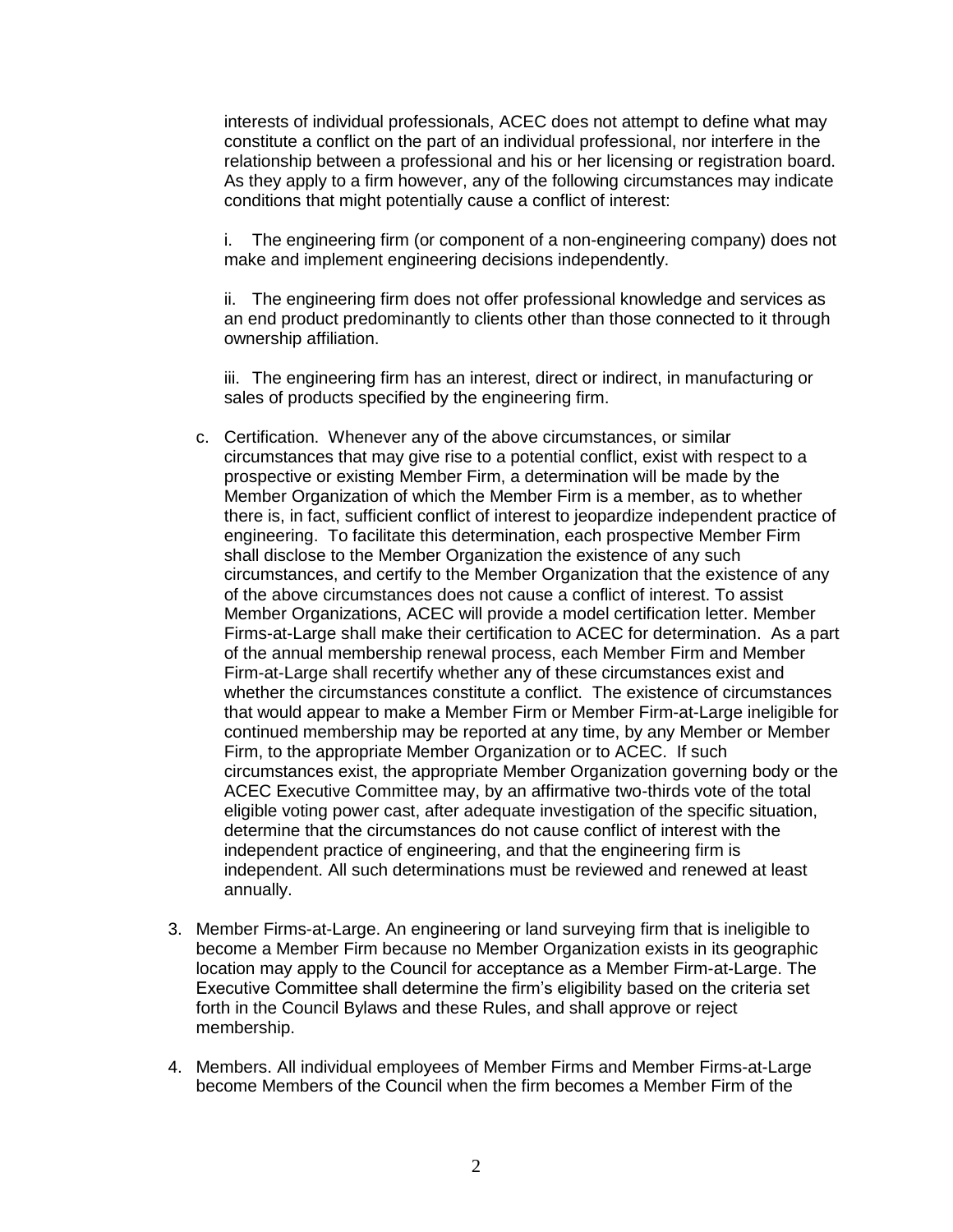Council. They shall cease to be Members of the Council when the firm ceases to be a Member Firm or Member Firm-at-Large of the Council.

- 5. Life Members. Members who desire to maintain Life Membership shall apply to the appropriate Member Organization and the Member Organization shall notify the Council in writing upon approval of a Life Member. The Council will carry all individual Life Members on the Life Member rolls without further dues obligation, provided that the Life Members satisfy the criteria set forth in the Council Bylaws, and subject to these Rules.
- 6. Fellows and Life Fellows. Admission to Fellow and Life Fellow status is as set forth in Article VIII.
- 7. Affiliate Member Firms. Firms that meet the requirements for Affiliate Member Firm status under the Council Bylaws may apply to the Council for acceptance as an Affiliate Member Firm pursuant to the following procedures.
	- a. The Executive Committee, or a Committee designated by the Chair of the Board for this purpose in accordance with the Bylaws, shall establish an application by which prospective Members may apply to the ACEC Affiliate Member Firm category. Said application should indicate the eligibility requirements set forth in the Bylaws under Article II and require applicants to demonstrate the manner in which the applicant fulfills such requirements.
	- b. The precise procedures and criteria to determine whether to admit an applicant to membership shall be established by the Executive Committee or a Committee designated pursuant to Article I (B)(1) above. Recommendations for induction as an ACEC Affiliate Member Firm shall be determined by said Committee. The Executive Committee will resolve any disputed membership issues with respect to ACEC Affiliate Member Firms.

## **B. Annual Dues.**

- 1. Annual dues, which may be determined by the Council Board of Directors on a multiyear basis, shall be payable only by Member Firms, Council Affiliate Member Firms, Member Firms-at-Large, and Fellows. Dues shall be assessed at the beginning of the Council's fiscal year and at the beginning of each quarter (October 1, January 1 and April 1) thereafter.
- 2. Dues shall be established based on each Member Firm's average total of employees (including those based in Home Office, Branch Offices and Subsidiaries) both inside and outside of the United States. Branch offices or subsidiaries, whose eligible parent firm is not a Member Firm of a Member Organization, shall determine their dues based on the average total of principals and all employees based in that branch office or subsidiary.
	- a. The average number of employees reported to the Council Office during the annual Council certification period is to be based upon the total number of regular hours (non-over time hours) for which all employees (engineering and non-engineering, in the U.S. and abroad) are paid by the Member Firm or on the Member Firm's behalf on an annual basis divided by 2,080 (the number of hours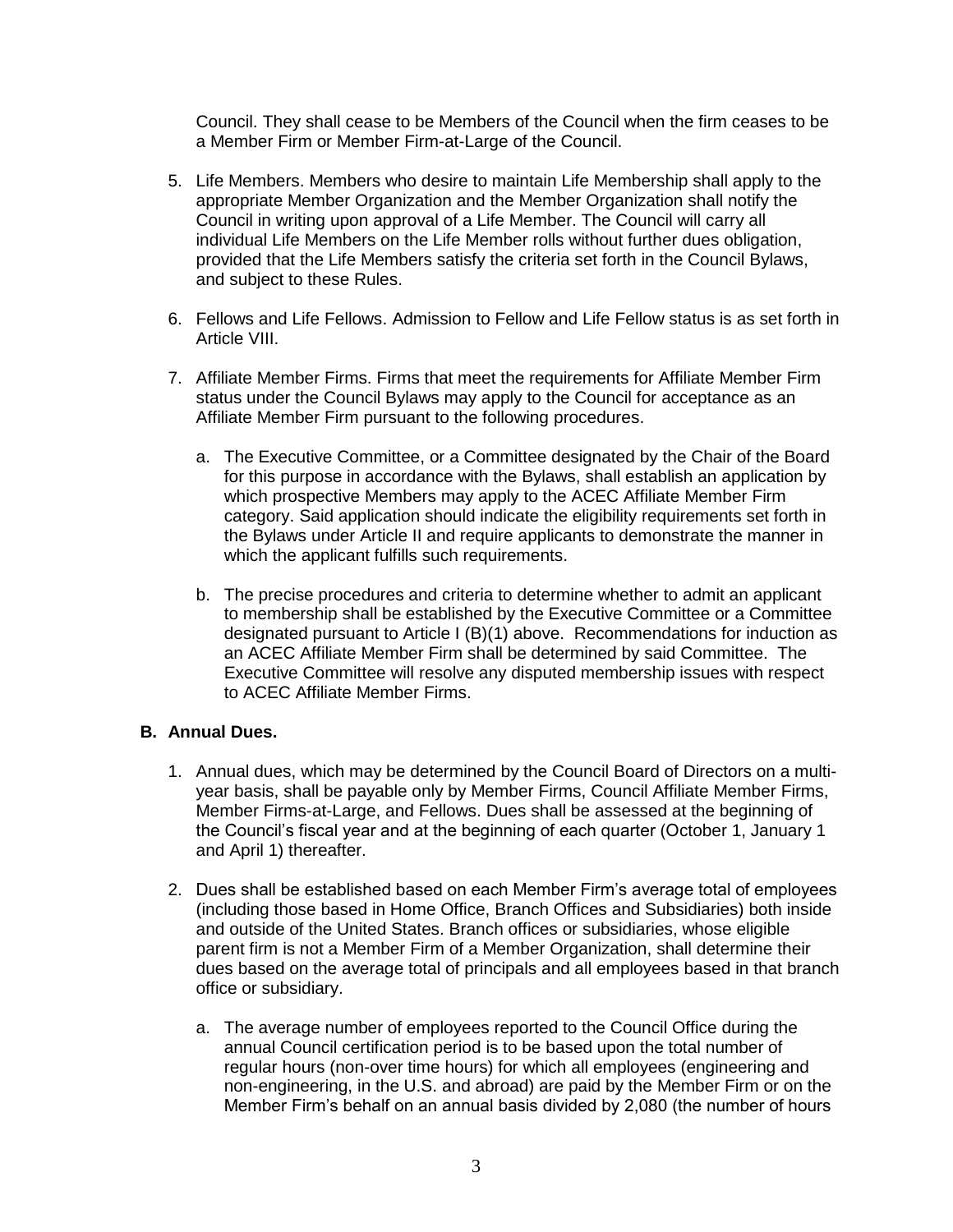worked by one full-time employee in a year: 40 hours multiplied by 52 weeks). In the case of full-time salaried employees not paid on an hourly basis, the same number of 2,080 is to be used to represent the total number of hours worked by each full-time salaried employee. Said average shall be the basis upon which the succeeding fiscal year's dues are set.

- b. The method of determining the dues payable by Member Firms and dues caps shall be as established by an affirmative two-thirds vote of the total eligible voting power cast by the Board of Directors of the Council.
- c. For a Member Firm which is an engineering component of a non-engineering company, as defined in Article II  $(A)(2)(a)(iv)$  of the Council Bylaws, the average total under this Article I (B) shall include all licensed design professionals working in the built environment, plus all the Staff that supports them.
- d. In the case of a multi-office Member Firm with locations in more than one Member Organization region, the firm may, upon written request to the Council:
	- i. have its Council dues established and collected individually for each branch office, division or operating subsidiary that becomes a Member Firm of a Member Organization; or may
	- ii. pool its total employee count (as defined in Article I (H)(2) above) for all branch offices, divisions or operating subsidiaries, both inside and outside the U.S. that are eligible for membership, and designate one Member Firm office for billing purposes. In this event, the membership in the Council may be in the name of the parent Member Firm, and any additional individual branch offices, divisions or operating subsidiaries of the Member Firm that may join a Member Organization will be considered to have prepaid their Council dues.
- e. Given the considerable range of corporate and company organizational structures that are possible, the Council Executive Committee by two-thirds vote, if requested by a Member Organization, shall have the authority to set the annual dues for any Member Firm based upon a review of its organization structure. Whether a multi-office Member Firm chooses (i) or (ii) above, only those branch offices, divisions or operating subsidiaries for which annual dues are currently paid shall have access to and receive benefits from Council programs and services.
- 3. The annual dues for Fellows shall be established by the Committee of Fellows with the advice and approval of the Council Executive Committee.
- 4. The dues structure for the Affiliate Member Firms has been established by the Council Board of Directors and shall thereafter be kept current through appropriate modification by the Council Executive Committee.
- 5. The Council Board of Directors may, upon special written request, adjust an annual dues level that has been determined on a multi-year basis by an affirmative twothirds vote of the total eligible voting power of the Board of Directors cast at the Annual Convention.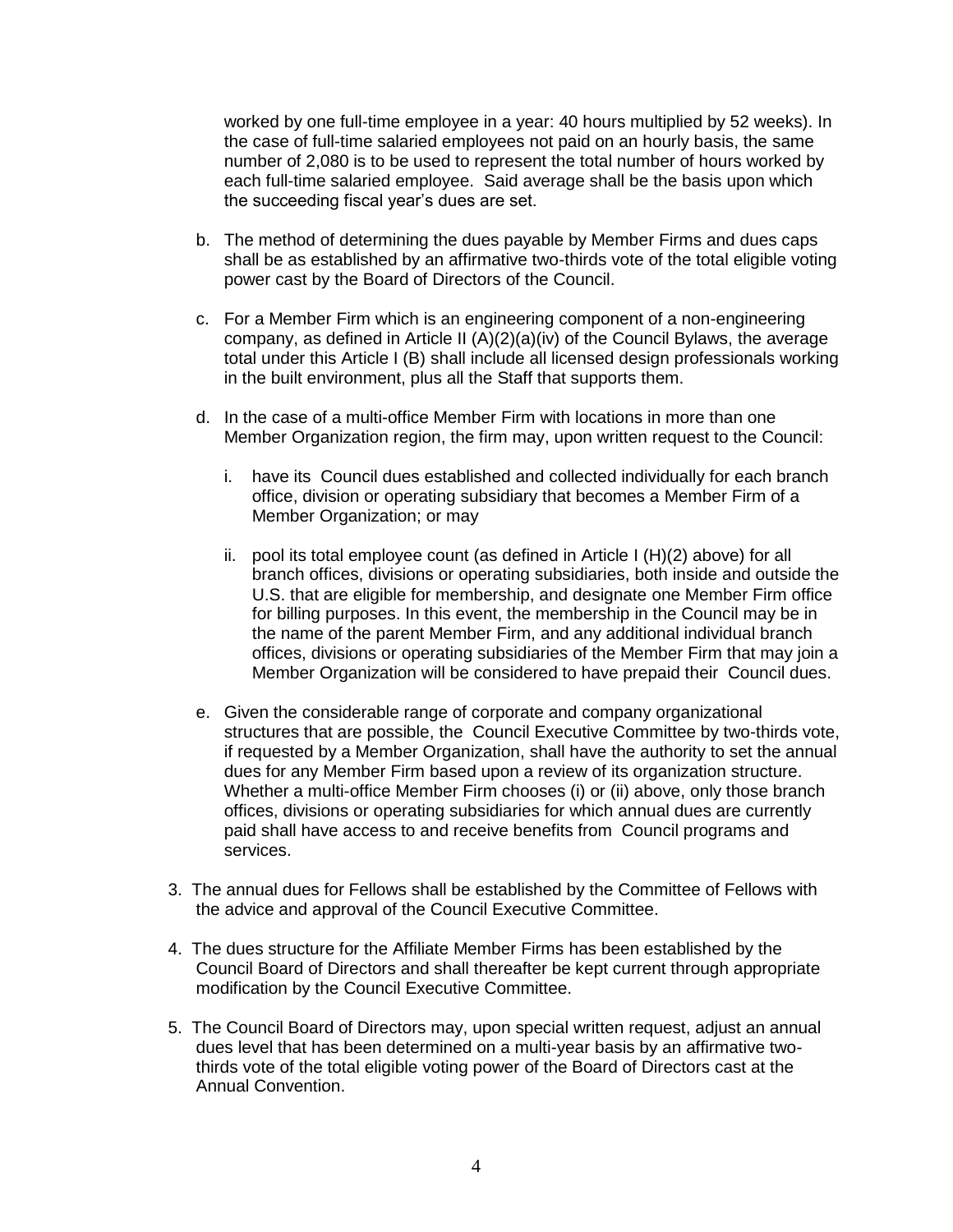## **C. Member Firm Dues Adjustments.**

Quarterly adjustments to reduce dues payments to reflect changes in a Member Firm's dues, as computed from information reported to the Council Office during the annual Council certification period, shall only be granted based upon the establishment of a "hardship" in accordance with the following requirements:

- 1. A request for said "hardship" consideration shall be submitted by the Member Firm to its Member Organization. This request shall include a written statement explaining the reason for the requested adjustment. The Member Organization shall supplement the request from the Member Firm by including in the request a summary of the Member Organization's action and recommendation. If approved in writing by the Member Organization, the request shall be forwarded to ACEC for final review and disposition, along with the quarterly dues payment.
- 2. Said "hardship" test may take into account such situations as: the death or disability of a key principal, the dissolution or break-up of a Member Firm, the sale of a portion of the Member Firm, significant reductions in personnel or revenues, or other similar circumstances. The Member Organization shall review such circumstances and determine whether such circumstances potentially warrant a dues reduction, and following the Member Organization's review, the ACEC Treasurer shall determine whether the circumstances cited warrant special consideration for dues reductions.
- 3. Dues adjustments based on "hardship" as submitted by a Member Firm shall not be granted for more than a full calendar year.

## **D. Payment of Dues.**

- 1. Dues of Member Firms and Member Firms-at-Large shall be payable annually or quarterly, in advance.
- 2. Dues of Fellows shall be payable annually at the beginning of the fiscal year for existing Fellows or beginning with the first quarter following a national meeting at which his/her election is announced.
- 3. A person or firm elected to Membership in the Council in any one quarter shall pay dues starting with the next following quarter.
- 4. Payments shall be made by Member Firms, except Member Firms having membership in more than one Member Organization, to the Member Organization to which they belong. Invoices and the listing of Member Firms shall be sent to each Member Organization on the first of each calendar quarter. Member Organizations will collect and forward dues together with a statement of account to the Council within thirty (30) days after the beginning of each quarter.
- 5. Payments may be made directly to the Council by Member Firms having membership in more than one Member Organization., Payments shall be made directly to the Council by Member-Firms-at-Large and Fellows.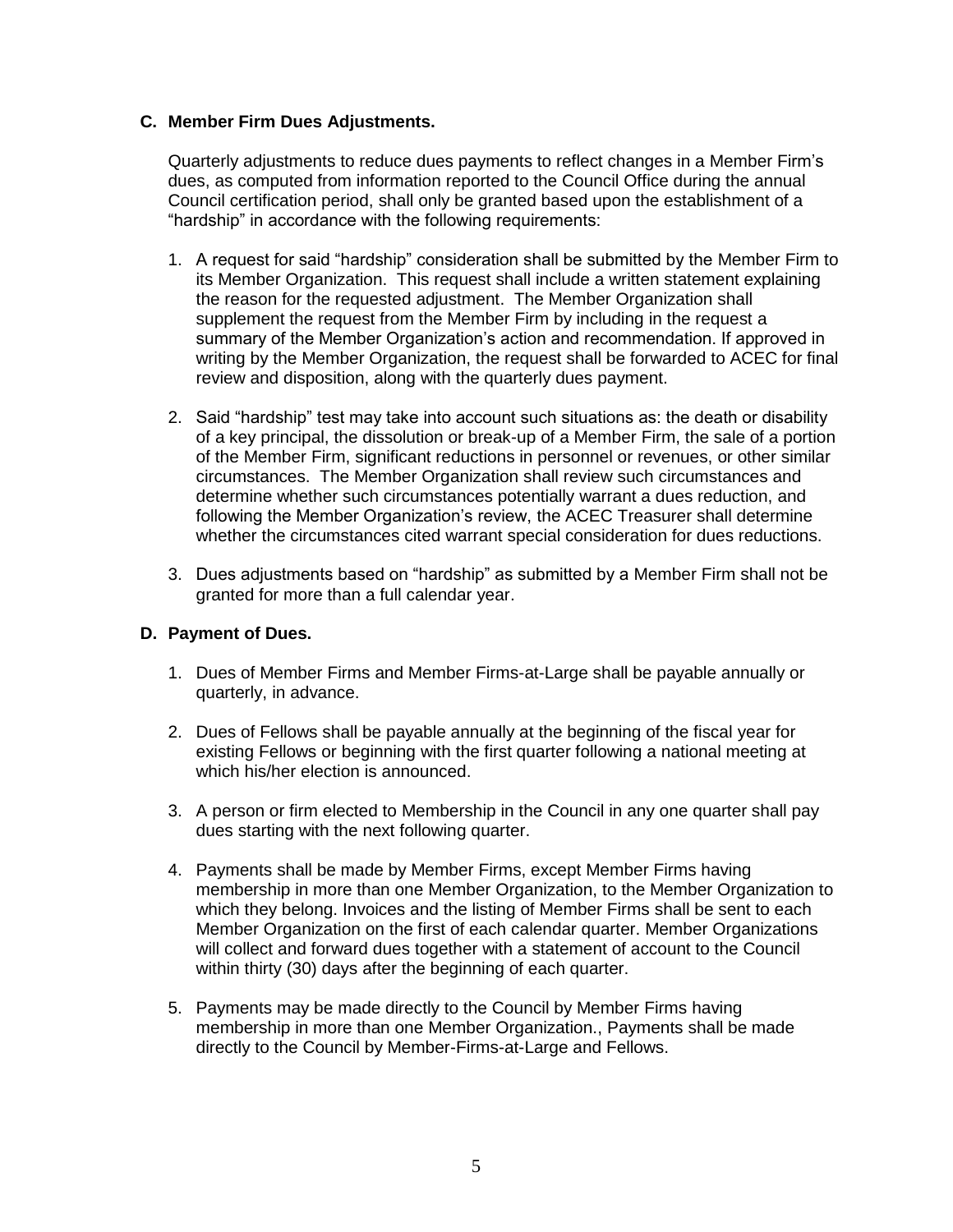- 6. In order to encourage membership growth, the Council Executive Committee may, upon application by a Member Organization, modify the terms of payment for any new Member Firm applying for membership.
- 7. All classes of Members shall be liable for the payment of all dues until their membership shall have been terminated, unless they shall have been relieved from payment by the Executive Committee.
- 8. Dues of Council Affiliate Member Firms shall be payable directly to the Council annually at the beginning of the fiscal year for existing Affiliate Member Firms. Dues for new Affiliate Member Firms shall be pro-rated beginning with the first quarter after the Affiliate Member Firm joins the Council.

## **ARTICLE II. NATIONAL ACEC OFFICER AND STAFF VISITS TO MEMBER ORGANIZATIONS**

National ACEC Officer and Staff visits to Member Organizations contribute to effective communications with the Officers, Committees, Staff Executives and the membership. Such visits facilitate personal communication on the programs and concerns of ACEC Members and allow the exchange of information and ideas. ACEC funds for Officer and Staff travel are limited, and must be allocated on the basis of a rational policy. This statement sets forth the policies and procedures governing assignment of Council Officers and Staff Executives to Member Organization meetings.

## **A. Basic Policy.**

ACEC will accommodate Member Organization requests for Council Officer and Staff participation in meetings to the extent permitted by funds available for this purpose. This will permit at least one visit annually with each Member Organization by either a Council Officer or Staff Executive. More than one visit by a Council Officer or Staff Executive may be authorized, under special circumstances, by the Chair of the Board or President of the Council, or in cases where the Member Organization is willing to provide the costs of attendance by the Council Officer or Executive Staff .

## **B. Assignment.**

Each Council Officer is assigned primary responsibility for liaison and communications with several Member Organizations. At the beginning of each year, the President will advise the Member Organizations of the Council Officer assigned to the Member Organization. As a rule, ACEC representation at Member Organization meetings will be provided by the assigned Council Officer.

## **C. Invitation Procedure.**

Invitations or requests for Council Officer or Staff participation in Member Organization meetings should be submitted in writing as far in advance of the meeting date as possible to the assigned Council Officer, with a copy to the ACEC national office.

## **D. Participation.**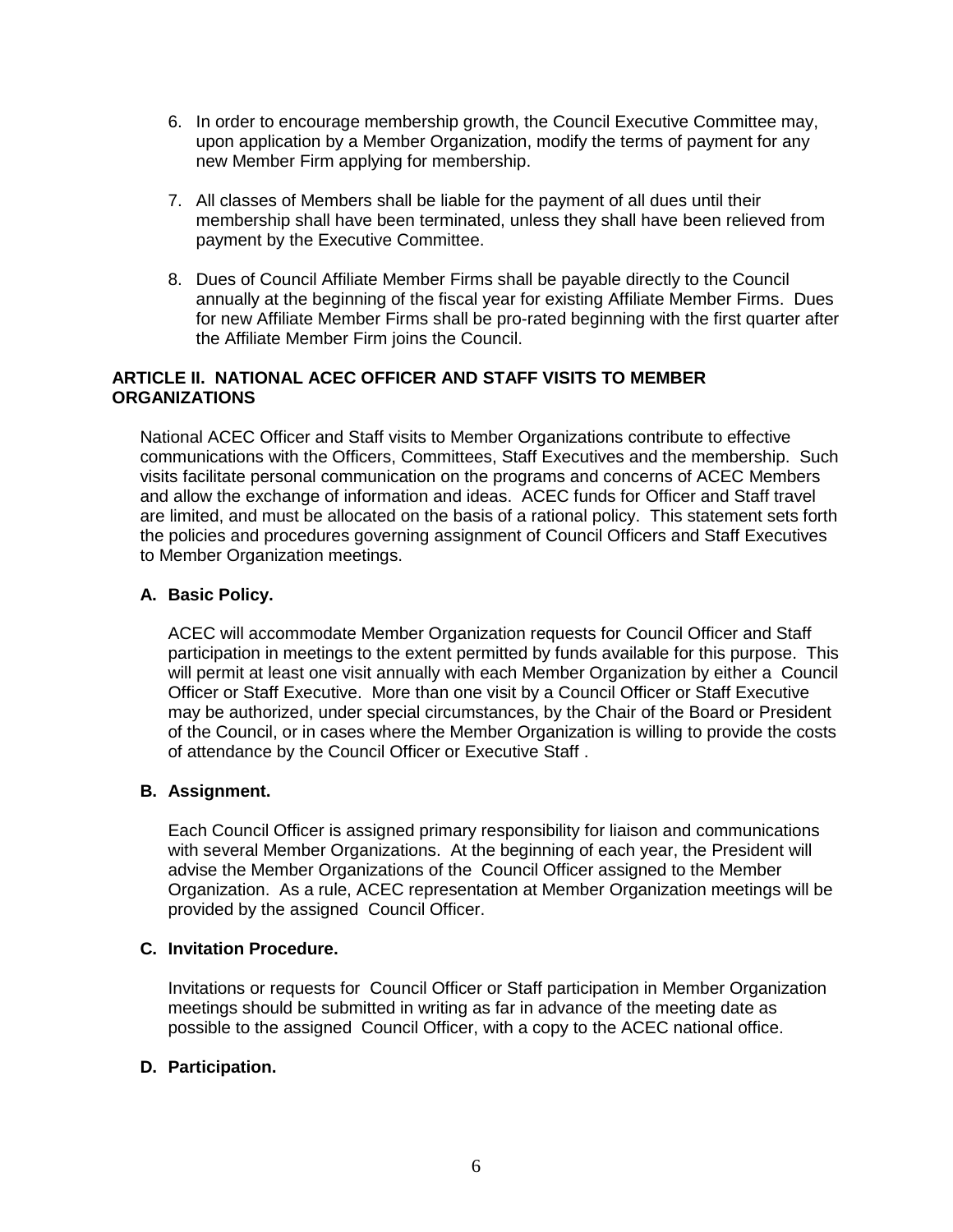Member Organizations are encouraged to request Council Officer or Staff visits at meetings that will afford maximum opportunity for substantive discussion of ACEC matters with Members rather than at functions which are primarily social in nature. It is suggested that the visiting Council Officer or Staff member be asked to participate in a meeting of the membership of the Member Organization or a related program. Attendance at a Member Organization governing board meeting is also appropriate.

## **E. Expenses.**

Except as otherwise set forth in this Article, expenses for Council Officer or Staff travel to the location of the meeting are provided for by the Council. The Member Organization is encouraged to pay all local costs, including registration fees, hotel and meals.

## **ARTICLE III. MEETINGS OF THE COUNCIL AND BOARD OF DIRECTORS**

## **A. Annual Convention and Fall Conference.**

ACEC shall hold two annual meetings each year: the Annual Convention and the Fall Conference, as set forth in Article X of the Bylaws.

#### **B. Board of Directors.**

The Board of Directors shall have two regularly scheduled Board meetings each year: one at the Annual Convention and one in the Fall at a time and place recommended by the professional staff and approved by the Executive Committee.

## **C. Rules and Parliamentary Procedure for Board of Directors.**

- 1. The Chair of the Board may designate other Officers to preside during any session of any Board of Directors Meeting, pro tem.
- 2. The Presiding Officer shall have the authority to accept or rule out of order any proposed motion, resolution, Policy Statement, as defined in Article IX of these Rules, or discussion item that had not been distributed to the members of the Board of Directors and the Executive Committee at least thirty (30) days in advance of the meeting, provided, however, that at a Special Meeting of the Board of Directors or Executive Committee, only those matters included in the notice of the meeting may be addressed or considered.
- 3. Unless declared a closed session, all meetings of the Board of Directors of the Council shall be public. The Chair of the Board may declare, or the Board of Directors may agree to, a closed session and may agree upon or declare the nature of attendance that will be permitted.
- 4. The Secretary shall draft minutes of proceedings for distribution as soon as possible after the completion of each Board of Directors Meeting. This draft of minutes shall be distributed to all Member Organization Presidents, Directors, and Staff Executives.
- 5. An official parliamentarian shall be appointed by the Chair of the Board to serve, pro tem, for each Board of Directors Meeting.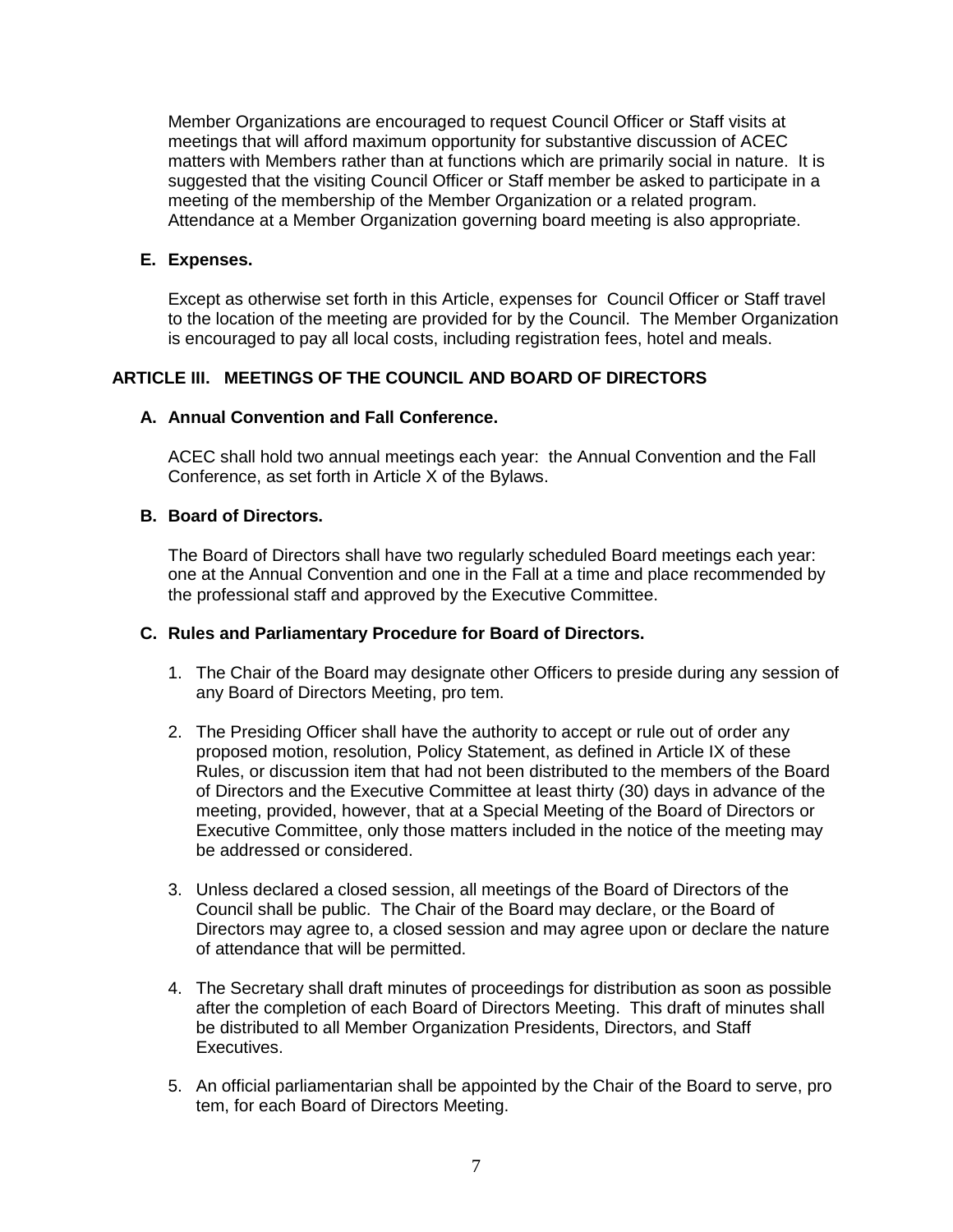- 6. All Committees shall submit progress or status reports to the Board. All such reports shall be distributed by the Secretary to the Presidents, Directors, and Staff Executives of all Member Organizations and to the Executive Committee.
- 7. All reports and requests from Committees, Member Organizations, Members, or others, which might require Board action in the form of a motion, resolution or Policy Statement, or which require the expenditure of Council funds, must be distributed to the members of the Board of Directors and the Executive Committee no less than thirty (30) days in advance of each meeting. Except for resolutions of condolence, sympathy, thanks, or congratulations, no report or request for Board action on a proposed resolution, Policy Statement, or fund allocation will be considered by the Board without specific approval of said consideration by an affirmative two-thirds vote of the total eligible voting power cast at the meeting, provided, however, that at a Special Meeting of the Board of Directors or Executive Committee, only those matters included in the notice of the meeting may be addressed or considered.

## **ARTICLE IV. EXECUTIVE COMMITTEE**

#### **A. Meetings: Rules of Procedure.**

- 1. Meetings of the Executive Committee shall be conducted according to Roberts' Rules of Order, Revised, unless otherwise provided for in the Bylaws, or under these Rules.
- 2. Supplemental Rules of Procedure.
	- a. The Secretary shall prepare and distribute in advance of each meeting of the Executive Committee a proposed discussion agenda, and shall furnish documents and other background information materials as appropriate to each discussion item. The Secretary, and other members of the Staff as appropriate shall attend all Executive Committee meetings.
	- b. Committee chairs and others with business to conduct may, upon specific invitation, attend meetings, or portions thereof, pursuant to subsection (c) below. The Immediate Past Chair of the Board may attend meetings of the Executive Committee as a nonvoting advisor for one year following the expiration of his or her term as Chair, also subject to subsection (c).
	- c. The Chair of the Board may declare any session, or any portion thereof, of the Executive Committee a closed meeting with appropriate restrictions as directed by the Council Officers.
	- d. The Secretary shall keep the minutes of each Executive Committee meeting. Draft discussion minutes shall be distributed to all Council Officers for approval, following each meeting.
	- e. The minutes of each Executive Committee meeting shall be distributed upon request to all Member Organization Presidents, Directors and Staff Executives and to appropriate ACEC Committee chairs, provided, however, that any minutes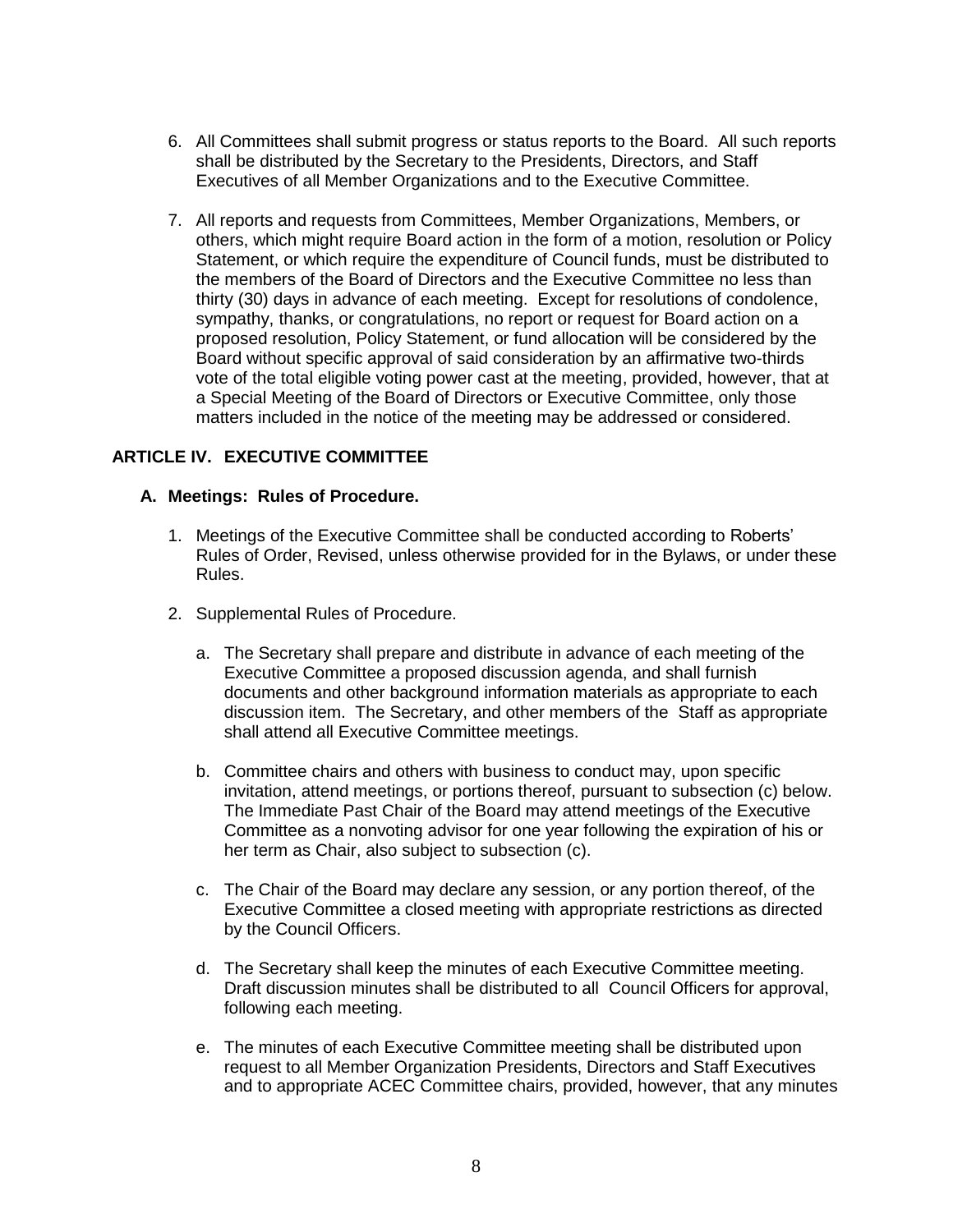of closed meetings shall only be distributed upon the approval of the Chair of the Board.

- f. A complete compilation of all Executive Committee meeting minutes shall be maintained by the Secretary in the Council Office, and shall be available for inspection by any Member.
- 3. Voting by Email

The Executive Committee may take action via email. The passage of items in this manner shall require unanimous approval by all voting members of the Executive Committee.

#### **B. Insurance.**

The Council shall obtain and pay the premium for insurance covering death or injury to Officers related to the conduct of Council business. The benefit payment, in the event of death covered by such insurance, shall be assigned at the discretion of the insured.

#### **C. Financial Oversight Committee.**

A Financial Oversight Committee shall be established and maintained pursuant to the Bylaws, and it will have responsibility for ongoing financial oversight of the Council. In accordance with the Bylaws, the Committee shall consist of the Treasurer as chair, the Chair of the Board, and the President. The Council's Chief Financial Officer will staff the Committee as needed.

## **D. Disbursements from Council Reserves.**

Disbursements from the Council's reserves may be made upon the unanimous approval of the Financial Oversight Committee on behalf of the Executive Committee, provided, however, that any disbursement or other disposition of all or substantially all of the assets of the Council is subject to the approval requirements set forth in the New York Not-for-Profit Corporation Law. In the event that the members of the Financial Oversight Committee do not unanimously agree, the proposed disbursement shall be referred to the full Executive Committee for a vote. Disbursements shall be reported to the Executive Committee in a timely manner.

## **E. Minuteman Fund.**

The Minuteman Fund provides financial assistance for critical state issues and federal judicial cases. The Staff shall assess whether Minuteman Fund requests comply with requirements established by the Executive Committee, and shall forward their assessments to the Financial Oversight Committee. The Financial Oversight Committee shall then submit their recommendations to the Executive Committee. Disbursements shall be made upon the approval of the Executive Committee and, for large grants as specified in below, upon the further approval of the Board of Directors.

1. A funding request must come from a Member Organization and should meet all of the following requirements: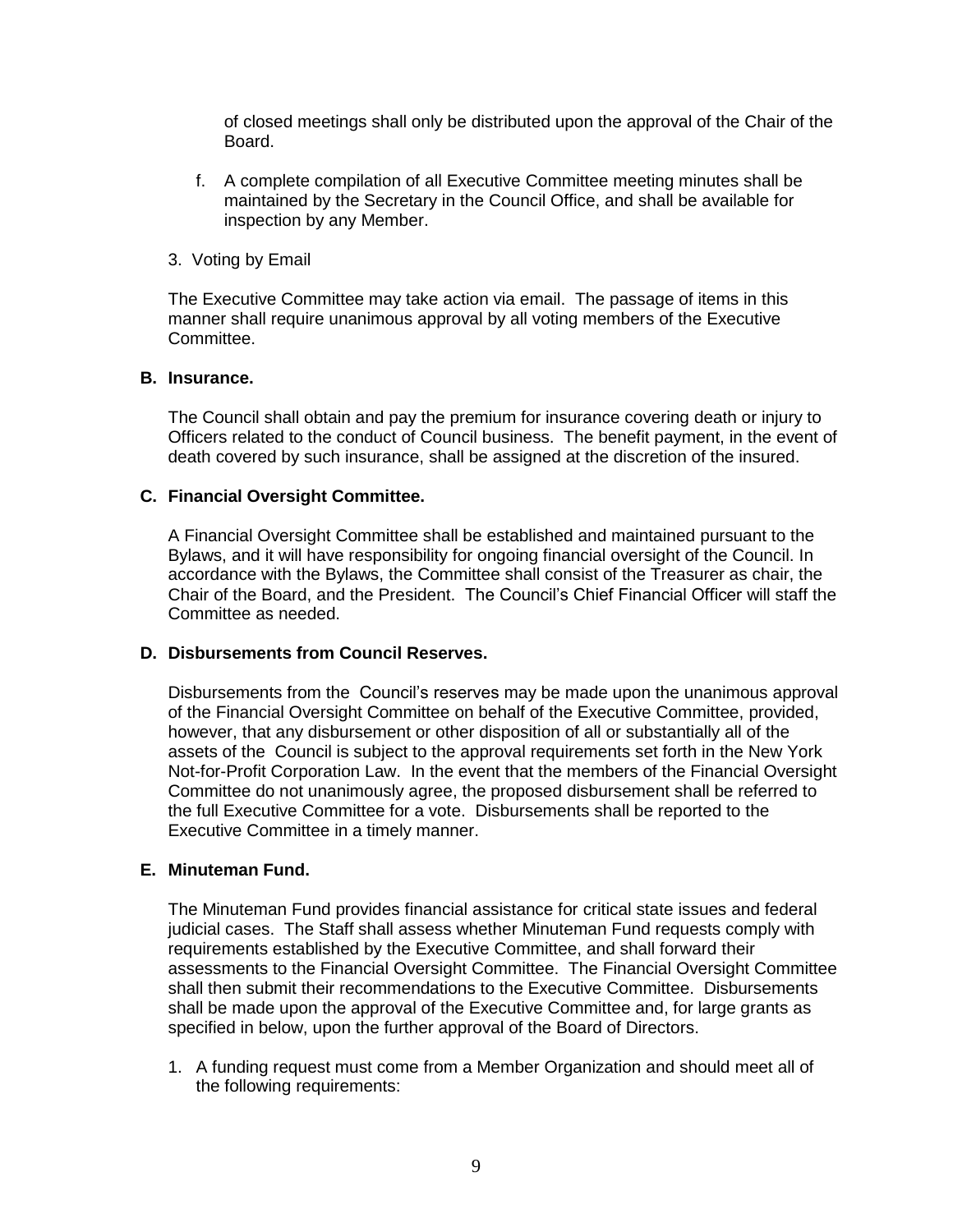- a. The issue(s) for which funding is requested must potentially affect a large segment of the Membership or otherwise have significant precedent-setting implications.
- b. The Member Organization must demonstrate its own financial and political commitment to the effort.
- c. The Member Organization requested amount should be no greater than the amount that the Member Organization itself has committed to the initiative. For example, a Member Organization that commits \$4,000 from its own resources may seek up to an additional \$4,000 in support from the Minuteman Fund.
- d. The Member Organization has a record of reasonable contributions to the Minuteman Fund. For example, funding requests should generally be no greater than the sum total of Fund contributions received from the Member Organization and/or its Member Firms over the five (5) preceding years.
- e. Funding in excess of the limitations in subsections (c) and (d) may be granted on the grounds of extraordinary need and urgency.
- f. The Member Organization should include a voluntary check-off on its Member Firms' dues invoices for contributions to the Minuteman Fund, or in some other equally systematic and regular way encourages its Member Firms to contribute to the Fund.
- g. The funding request must be submitted prior to the conclusion of the legal or legislative action by the Member Organization for which Minuteman funds are solicited.
- h. Funding may not be provided for reimbursement of Member Organization funds already expended.
- i. Funding may not be provided for defraying the costs of ordinary or routine Member Organization advocacy efforts for which the Member Organization itself should pay.
- j. The Member Organization should demonstrate its commitment to ACEC advocacy efforts, both state and national, including making progress in meeting its ACEC/PAC goal.
- 2. In extraordinary cases where an Member Organization is experiencing extreme financial hardship, the Executive Committee may, upon the recommendation of the Financial Oversight Committee and by a supermajority vote of two-thirds or more of the Executive Committee in favor, waive in whole or in part the Member Organization's own financial commitment to the effort as required under this Section (E). Notwithstanding any other funding criteria, funding in excess of \$100,000 requires the approval of the ACEC Board of Directors.
- 3. As authorized by the Board of Directors, for FY 2015-2017 ACEC may expend up to \$80,000 from the Minuteman Fund each year for expanded media and grassroots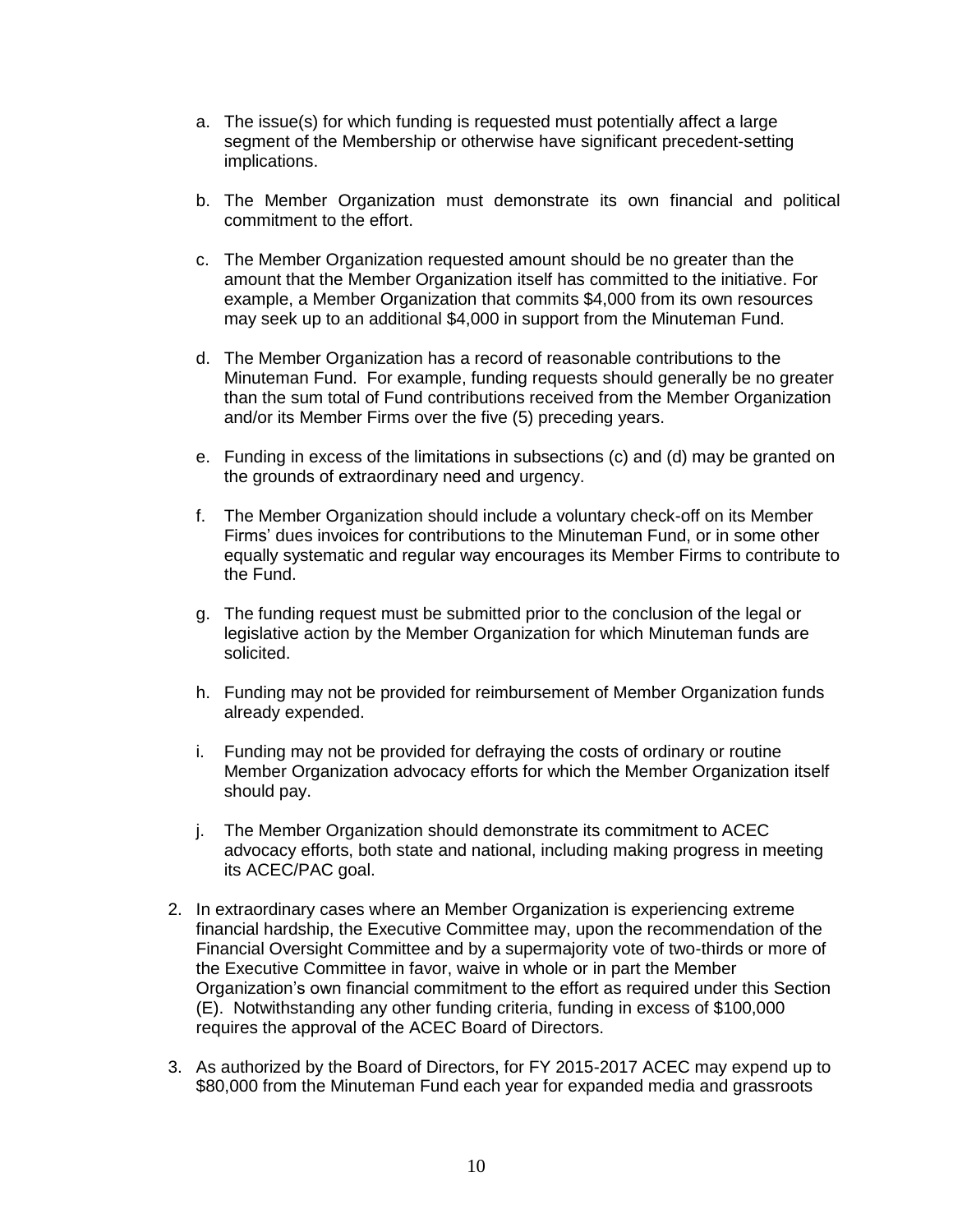public affairs campaigns to promote infrastructure funding, contracting out and related priorities.

# **ARTICLE V. COMMITTEES**

#### **A. General Procedures**

- 1. The Permanent Committees of ACEC shall be as set forth in the Bylaws. The Nominating Committee, Chair Emeritus Committee, and Committee of Fellows are constituted as set forth in the Bylaws.
- 2. The Chair-elect of the Board shall annually appoint the membership of the Planning Cabinet based on the following composition. Appointments will include one currently serving National Director, the two most recent Chairs Emeritus, two Vice Chairs of the Board or one Vice Chair of the Board and the Treasurer, one representative of the Chief Staff Executives of the Member Organizations, and three at-large members from ACEC Member Firms. The Chair-elect of the Board will serve as the National Officer Liaison to the Planning Cabinet.
- 3. Except as otherwise provided in the Bylaws and/or the Rules, appointments for Appointed Committees, as defined in Article XI (A)(2) of the Bylaws, shall be made by the Chair-elect of the Board prior to the time of the Annual Convention. Open Committees, as defined in Article XI (A)(1) of the Bylaws, shall be open to membership upon request by any ACEC Member in any class of national ACEC membership at any time, subject to any restrictions under these Rules.
- 4. Vendors or suppliers of products or services to ACEC national programs shall not be eligible to serve on ACEC Committees or Subcommittees that oversee those programs.
- 5. Terms of Appointment. Committee chairs may serve for up to three (3) years. Subject to this limitation, the Chair of the Board has final discretion and authority to set or alter the term of any Committee member.
- 6. Financial Responsibility. Each Committee chair is responsible for managing the Committee's discretionary expense budget, if any, in conformance with the Council's "Uniform Policy and Procedure for Reimbursement of Allowable Expenses." Committees have no authority to expend other funds or engage in contracts on behalf of the Council.
- 7. Except as otherwise set forth in the Bylaws or these Rules, membership in all Committees shall be limited to ACEC Members in any class of national ACEC Membership.
- 8. Although Committees are free to speak independently on issues, they cannot be identified as representing the Council without the prior written approval of the Chair of the Council Board and President.
- 9. A policy or position of a Committee represents the view of that Committee only, and does not represent the view of the Council unless endorsed as a Policy Statement by the Board of Directors in accordance with Article IX of these Rules. Unless a view is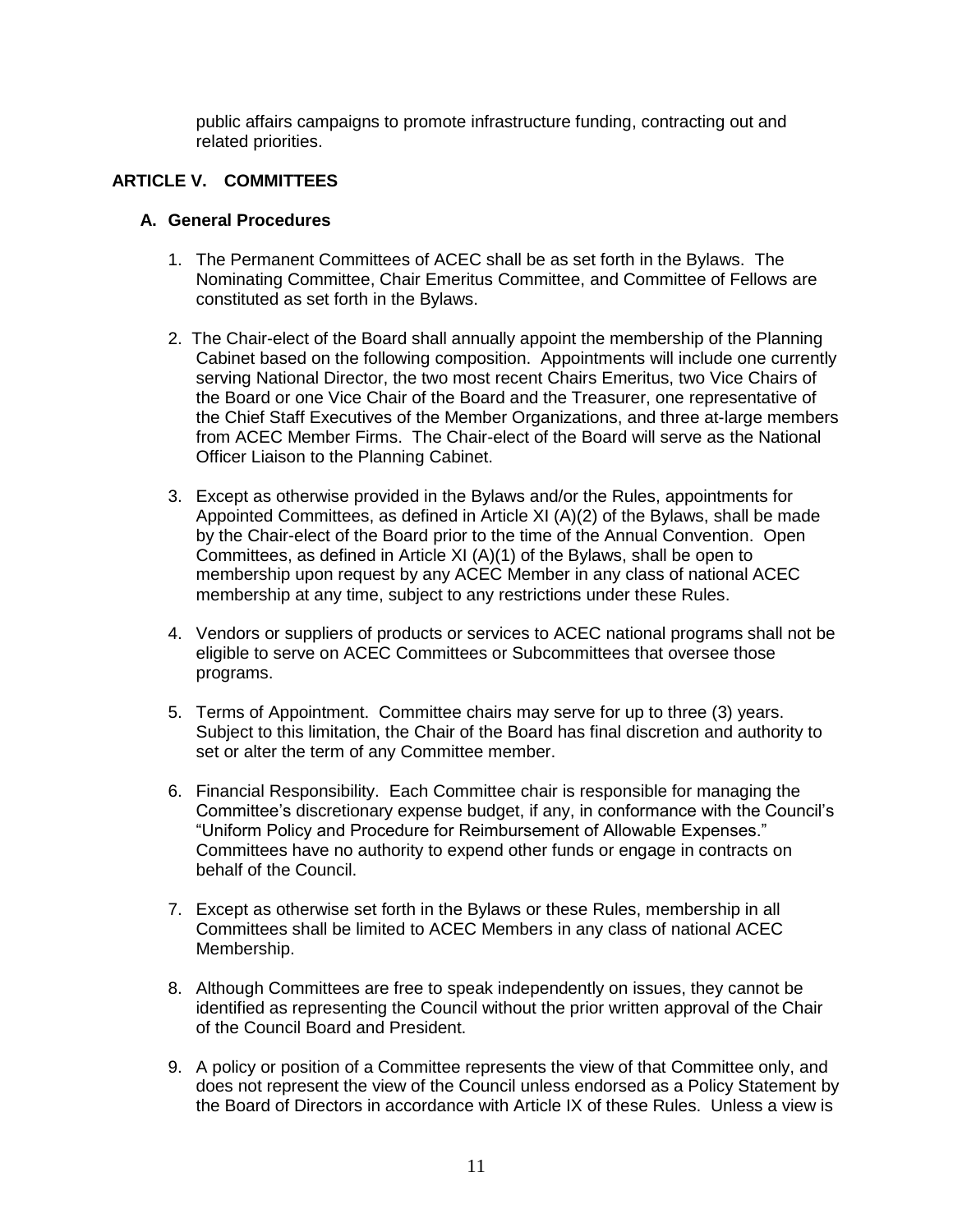endorsed as a Policy Statement, the Committee shall not make any representation of any kind that the view is endorsed or supported by, or is the view of, the Council.

## **B. Nominating Committee Procedures**

- 1. An application form shall be developed by the Nominating Committee and approved by the Executive Committee for use by Member Organizations in nominating candidates.
- 2. Guidelines and procedures to ascertain candidates' qualifications, interest and commitment shall be developed by the Nominating Committee with the approval of the Executive Committee.
- 3. The names of each candidate shall be held confidential, unless authorized to be released by the individual nominee.
- 4. The Nominating Committee shall advise, and seek concurrence of the appropriate Member Organization on candidates for the office of Chair-elect of the Board and other elected offices who have not been formally nominated by the Member Organization.
- 5. Due consideration shall be given to the geographic distribution, size of firm, and type of practice of the candidates.

## **C. Operating Policies and Procedures**

To the extent not set forth in the Bylaws or these Rules, the rules of policy and procedure for all Committees shall be as set forth in the "ACEC Committee Guidance Manual." A separate document, the "ACEC Committee of Fellows Guidance Manual," covers the special rules of policy and procedure applicable to the Committee of Fellows. The Executive Committee may propose and approve any amendments to the Guidance Manuals.

# **D. ACEC Delegates to FIDIC Annual Conference.**

ACEC's Chair of the Board and the Chair of ACEC's International Affairs Steering Committee shall serve as ACEC's voting delegates to the General Annual Meeting (GAM) at the FIDIC: International Federation of Consulting Engineers Annual Conference and to any other FIDIC event involving voting measures. If unable to attend, the Chair of the International Affairs Steering Committee may appoint his or her replacement from among the membership of the International Affairs Steering Committee, with the prior approval of the Chair of the Board. The Chair-elect of the Board will participate in the FIDIC conference as an observer, in preparation for his or her year as Chair of the Board.

## **ARTICLE VI. ACEC COALITIONS**

## **A. General Procedures**

1. ACEC Coalitions are formed when a group of Member Firms of a similar size and/or practice area desire to pursue specific business issues, including but not limited to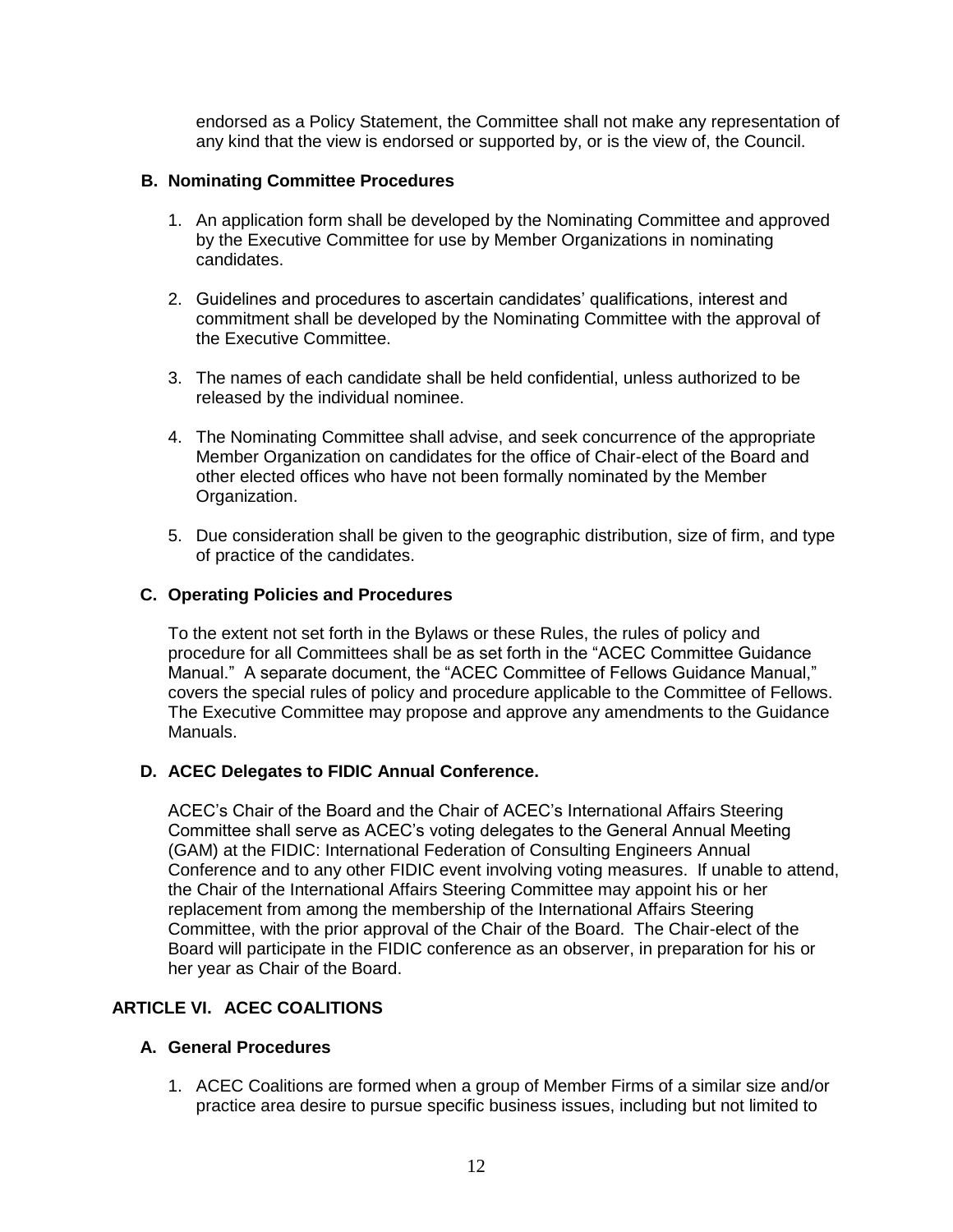best practices and risk management, requiring more in-depth initiatives than offered through current Council activities.

- 2. The Executive Committee shall have the sole authority to establish and sunset Coalitions, subject to any provisions in the Bylaws.
- 3. To be approved by the Executive Committee, a Coalition must have a purpose that is consistent with the Council's policies. In addition, it must have a sufficient number of potential Member Firms that exhibit an active interest in its goals and objectives, and are willing to pay the required Coalition dues.
- 4. Membership in ACEC is a prerequisite for a firm to become a Coalition member.
- 5. Coalitions are self-governed subject to the Bylaws and these Rules.

## **B. Funding and Staff Support.**

Coalitions are funded through Coalition dues and ACEC supplemental funding. ACEC provides staff support as appropriate.

#### **C. Operational Procedures**

- 1. Each Coalition's operating and financial plans must be dedicated to accomplishment of the Coalition's purposes.
- 2. Each Coalition shall adopt operating procedures and bylaws that include a statement of purpose and provisions on membership, meetings, governance, elections, and committee structure. These operating procedures, bylaws, and statements of purpose shall be consistent and compatible with the policies of the Council.
- 3. Each Coalition shall appoint its own Chair and Vice-Chair from its membership.
- 4. Although Coalitions are free to speak independently on issues, they cannot be identified as representing the Council without the prior written approval of the Chair of the Board and President of the Council.
- 5. A policy or position of a Coalition represents the view of that Coalition only, and does not represent the view of the Council unless endorsed as a Policy Statement by the Board of Directors in accordance with Article IX of these Rules. Unless a view is endorsed as a Policy Statement, the Coalition shall not make any representation of any kind that the view is endorsed or supported by, or is the view of, the Council.
- 6. Coalition leaders from two or more Coalitions may form their own Leadership Advisory Committee to serve the Coalitions through the exchange of information on professional and administrative best practices. The Committee shall consist of the Chairs and Vice-Chairs of the Coalitions. The Committee shall appoint its own Chair and Vice-Chair from its membership.

## **D. Financial Procedures.**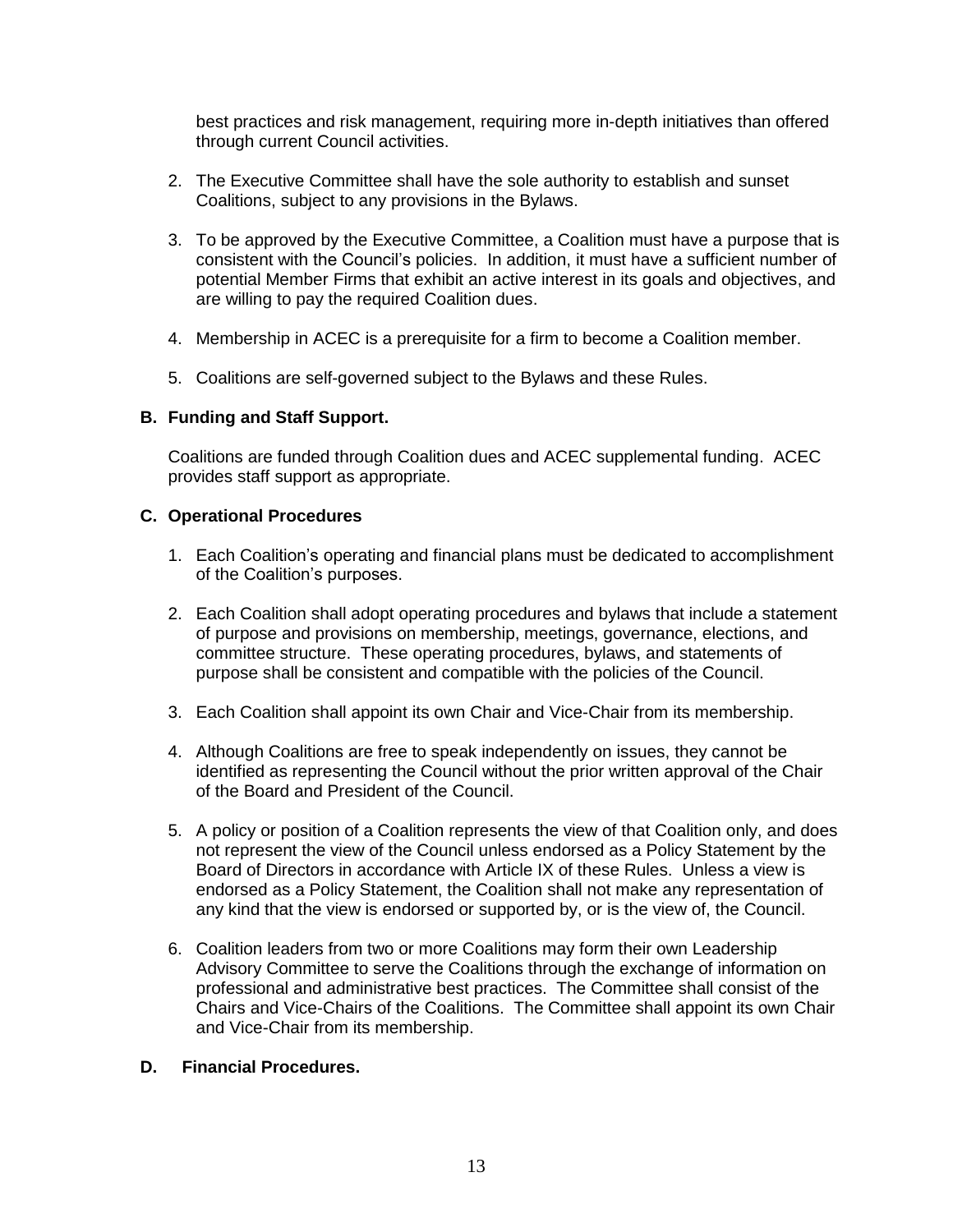Each Coalition will provide input, in collaboration with staff, into the Coalition's budget each year that will be included in the Council Budget. All financial transactions and accounting will be performed and administered by the staff.

## **ARTICLE VII. ACEC FORUMS AND OTHER CORPORATE FUNCTION-BASED GROUPS**

## **A. General Procedures.**

- 1. ACEC Forums and other corporate function-based groups are formed when individuals that perform the same corporate function for Member Firms (including, but not limited to, legal compliance, human resources, finance, and information technology) desire to pursue specific business issues requiring more in-depth initiatives than offered through current Council activities.
- 2. The Executive Committee shall have the authority to establish and sunset Forums and other corporate function-based groups, subject to any provisions in the Bylaws. The Executive Committee may delegate this authority to the Council staff as may be appropriate.
- 3. To be approved, a Forum or other corporate function-based group must have a purpose that is consistent with the Council's policies. In addition, it must have a sufficient number of potential members that exhibit an active interest in its goals and objectives.
- 4. Establishment and amendment of requirements for membership or participation in Forums and other corporate function-based groups shall be within the purview of the Council staff in consultation with the Forums and corporate function-based groups as appropriate.

## **B. Funding and Staff Support.**

Forums and corporate function-based groups are funded through registration fees and/or ACEC funding. ACEC provides staff support as appropriate.

## **C. Expressions of Policy and Positions**

- 1. Although Forums and corporate function-based groups are free to speak independently on issues, they cannot be identified as representing the Council without the prior written approval of the Chair of the Board and President of the Council.
- 2. A policy or position of a Forum or corporate function-based group represents the view of that entity only, and does not represent the view of the Council unless endorsed as a Policy Statement by the Board of Directors in accordance with Article IX of these Rules. Unless a view is endorsed as a Policy Statement, the Forum or corporate function-based group shall not make any representation of any kind that the view is endorsed or supported by, or is the view of, the Council.

# **ARTICLE VIII.FELLOWS AND LIFE FELLOWS**

**A. College of Fellows.**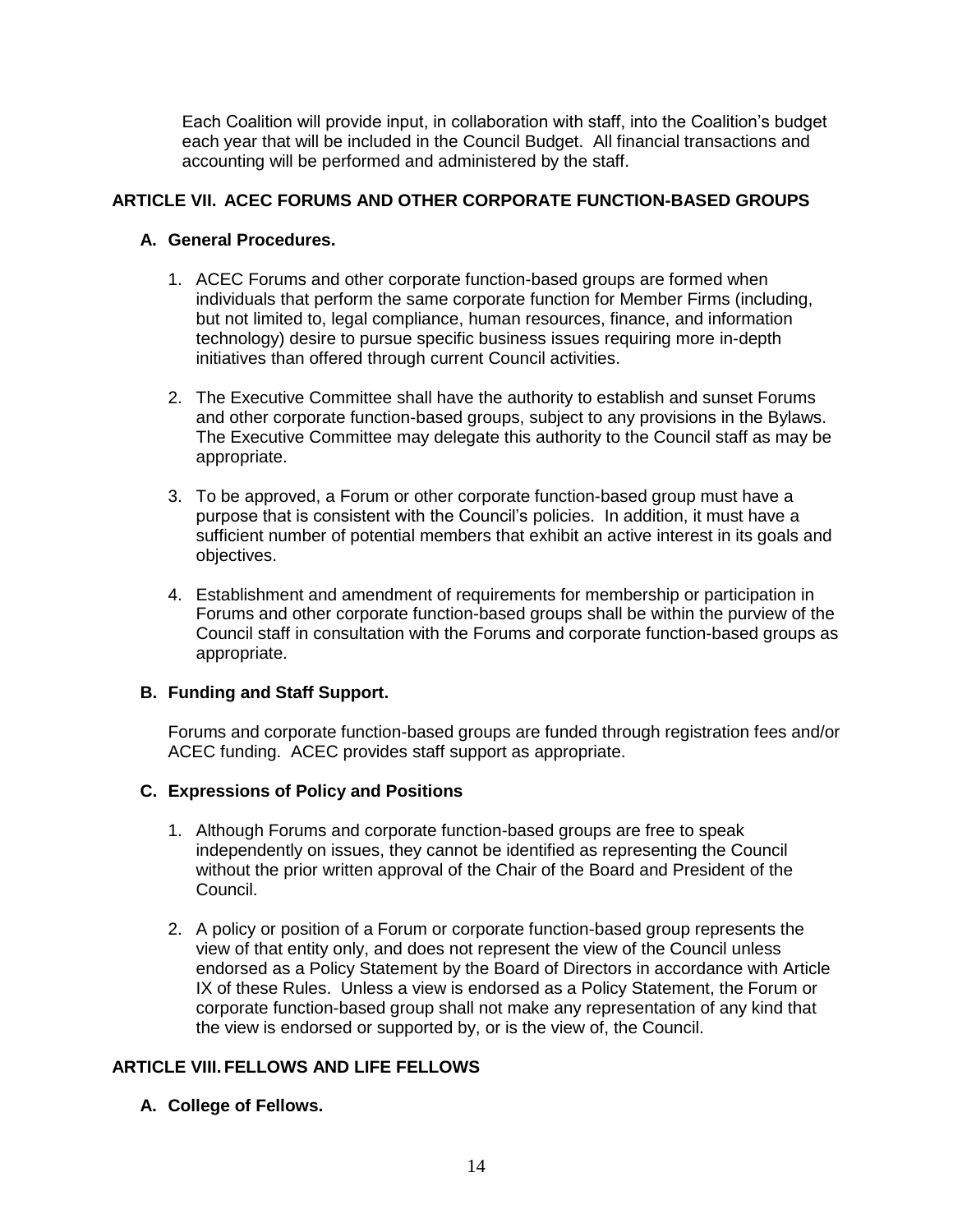The Fellows and Life Fellows, taken as a body, shall be known as The College of Fellows. Administrative direction of the College of Fellows shall be provided by the Committee of Fellows.

#### **B. Fellows.**

- 1. Qualifications. To qualify as a Fellow, an individual shall have been a principal for not less than five years of a Member Firm or Member Firm-at-Large; have served ACEC with distinction as an Officer, Director, active member of a Committee, Coalition, or Forum, or Trustee of an ACEC Trust; have served a Member Organization with distinction as an Officer or Director; and shall have notably contributed to the advancement of consulting engineering in administrative leadership, design, science, literature, education, service to the profession, or civic leadership.
- 2. Nominations. Individuals meeting qualifications for Fellow Membership may be nominated for election to such status by either:
	- a. The Member Organization of which they are a Member, or
	- b. Three (3) or more Fellows who are not a member of either the Executive Committee or the Committee of Fellows. The qualification criteria and procedure for nomination to Fellows Membership is further outlined in "The Guidance Manual for the Committee of Fellows." Having been notified of his or her pending nomination, the collection and submission of data in support of a person's nomination to Fellow shall be the responsibility of the nominee and/or his or her sponsor.
- 3. Election. Approval by a simple majority of the Committee of Fellows, with no more than one (1) negative vote, shall constitute election to Fellow status.
- 4. Nominations Not Approved. An individual whose nomination is not approved may be re-nominated after at least one year has passed since the original nomination.
- 5. Membership. Once elected in the manner set forth above, a Fellow shall retain that status, regardless of employment status with a Member Firm, so long as the Fellow continues to pay the required annual dues. A Fellow in good standing is entitled to indicate his or her membership status by using the designation Fellow of ACEC (FACEC). Any use of the FACEC logo shall be in accordance with the conditions and limitations set forth in Article I (F) of these Rules.
- 6. ACEC Chairs of the Board. Upon taking office, the Chair of the Board of ACEC shall be nominated automatically to the status of Fellow, so long as the qualifications set forth in these Rules are met. A Chair of the Board with the status of Fellow shall not be required to pay Fellows dues at any time after the beginning of his or her term as Chair.

## **C. Life Fellows.**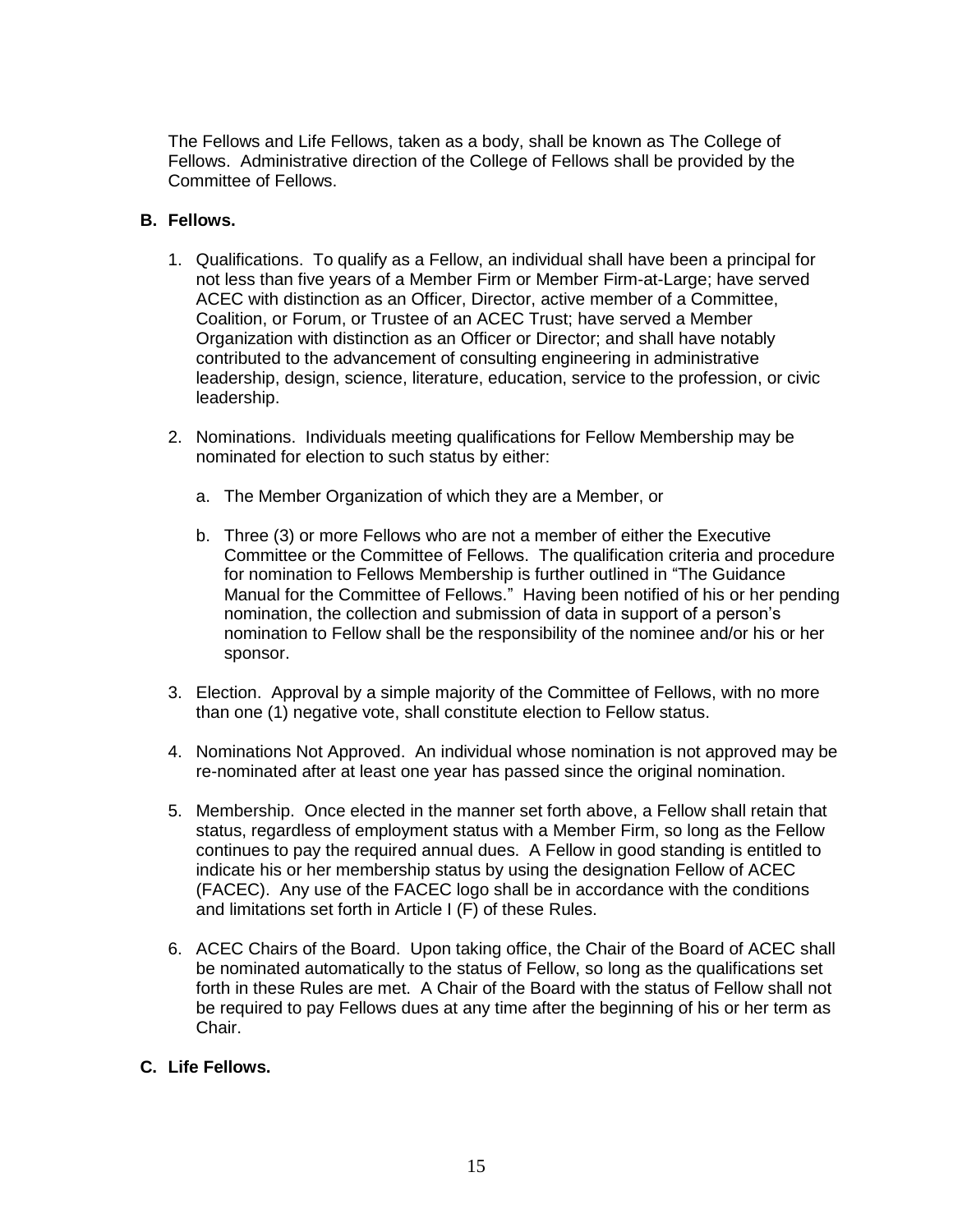- 1. Qualifications. Life Fellow candidates shall have been a Fellow for not less than five years, shall be fully retired from the active private practice of consulting engineering, and not engaged in activities which are in competition with consulting engineering. Application by the Fellow shall be made to the Committee of Fellows and must be approved by a simple majority vote of that Committee with no more than one (1) negative vote if the applicant is to become a Life Fellow.
- 2. Membership. A Fellow meeting the required qualifications for Life Fellow Membership may advise the Committee of Fellows by submission of an application of his or her desire to become a Life Fellow. The Committee of Fellows may accept or reject requests for Life Fellow status, in the sole discretion of the Committee. Life Fellows shall be carried as Members without payment of dues, and shall be listed individually as such in the Membership Directory. Life Fellows may retain Life Fellow status if they remain inactive from the practice of consulting engineering and meet all other criteria of a Life Fellow. Any cases in which it is unclear whether an individual continues to fulfill all of the criteria of a Life Fellow require submission to the Committee of Fellows for review and guidance. All Life Fellows shall have such privileges and services as may be directed by the Executive Committee.

# **ARTICLE IX. POLICY STATEMENTS**

#### **A. General Procedures.**

This Article shall constitute the general procedures for Policy Statements.

#### **B. Definition.**

ACEC official statements on major issues of concern to the engineering industry shall be designated as Policy Statements.

#### **C. Procedure for Enactment of Policy Statements.**

- 1. Initiation. Policy Statements may be initiated by the Executive Committee, any properly constituted Committee, Coalition, Council, or Forum of the Council, or by any Member Organization through its Appointed Director. Committees, Coalitions, Councils, Forums, and Member Organizations wishing to initiate Policy Statements shall first consult with the Council Chair and President and receive their advice.
	- a. To be initiated, a Policy Statement must address a pressing business need, have practical application, and advance the Council Strategic Plan.
	- b. A Policy Statement may be initiated as the basis for legislative action; to provide policy guidance to Member Organizations; to facilitate dealings with government entities; or to significantly further other related purposes. Broad social issues or other topics not immediately related to ACEC's business or legislative activities are not generally proper subjects for Policy Statements.
	- c. Policy Statements should generally be limited to one page, must clearly express ACEC's policy in simple, declarative language, and should omit background information or other text intended as a preface, or integrate such background material into the text if necessary.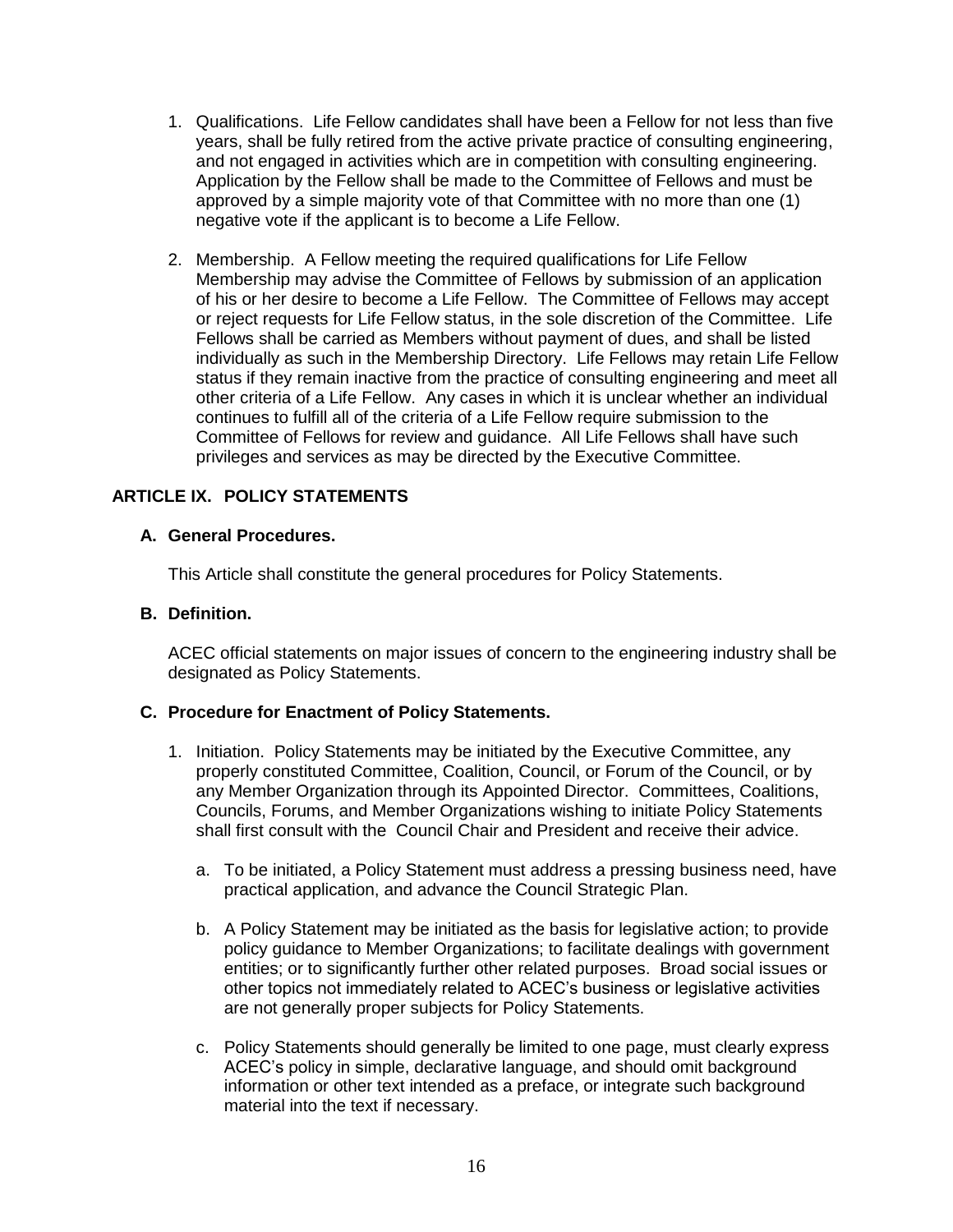- 2. Review and Adoption. Upon the recommendation of the Chair of the Board and the President, a draft Policy shall be submitted to the Executive Committee for consideration. The Executive Committee may approve a draft as a voting item for the Board of Directors, refer the draft to any appropriate Committee of the Council for redrafting, or terminate the draft. If referred to the Board of Directors, the Policy must be approved by a majority of the voting power of the Board of Directors. Upon such approval by the Board, the Policy will be considered adopted by the Council.
- 3. Adopted Policy Statements. Adopted Policy Statements shall each be numbered consecutively with the year adopted (for example Policy Statement 1981-6), and printed in the minutes of the meeting at which they were adopted. A compilation of all current Policy Statements shall be maintained by the Secretary of the Council.

## **D. Retention, Revision, and Termination.**

Policy Statements shall be retained until terminated by the Board of Directors. After the adoption of a Policy Statement, it may from time to time be submitted for review to the Executive Committee by the appropriate overseeing Committee or Committees, with specific recommendations for retention, revision, or termination. Subject to Executive Committee approval, the recommendations shall be submitted to the Board of Directors for final action. In the case of minor corrections or updates solely for style, grammar, and/or terminology, the Executive Committee may give final authorization for such revisions.

#### **ARTICLE X. ACEC AWARDS AND HONORS**

#### **A. Establishment and Sunsetting of Awards and Honors**

- 1. Establishment of New Awards and Honors.
	- a. Questions of policy in the establishment of new awards and honors shall be referred to the Executive Committee, which may appoint a Committee to review the proposal and to draft specific rules to govern such awards and honors.
	- b. In reviewing proposals for a new award or honor, the primary test applied by the appointed Committee, if any, and the Executive Committee is the extent to which the proposed award or honor serves to advance the profession of consulting engineering, in support of the central objective stated in the ACEC Certificate of Incorporation (Article III).
	- c. The Executive Committee shall have final authority to approve or decline the establishment of new awards and honors. The Executive Committee shall also have final authority to sunset ACEC awards and honors at its discretion. Such actions shall be reported to the Board of Directors for informational purposes.

## **B. Policies for New Awards**

1. Naming of Award. To name an award after a person, such person shall be judged by the Executive Committee to have or have had eminent professional status in ACEC.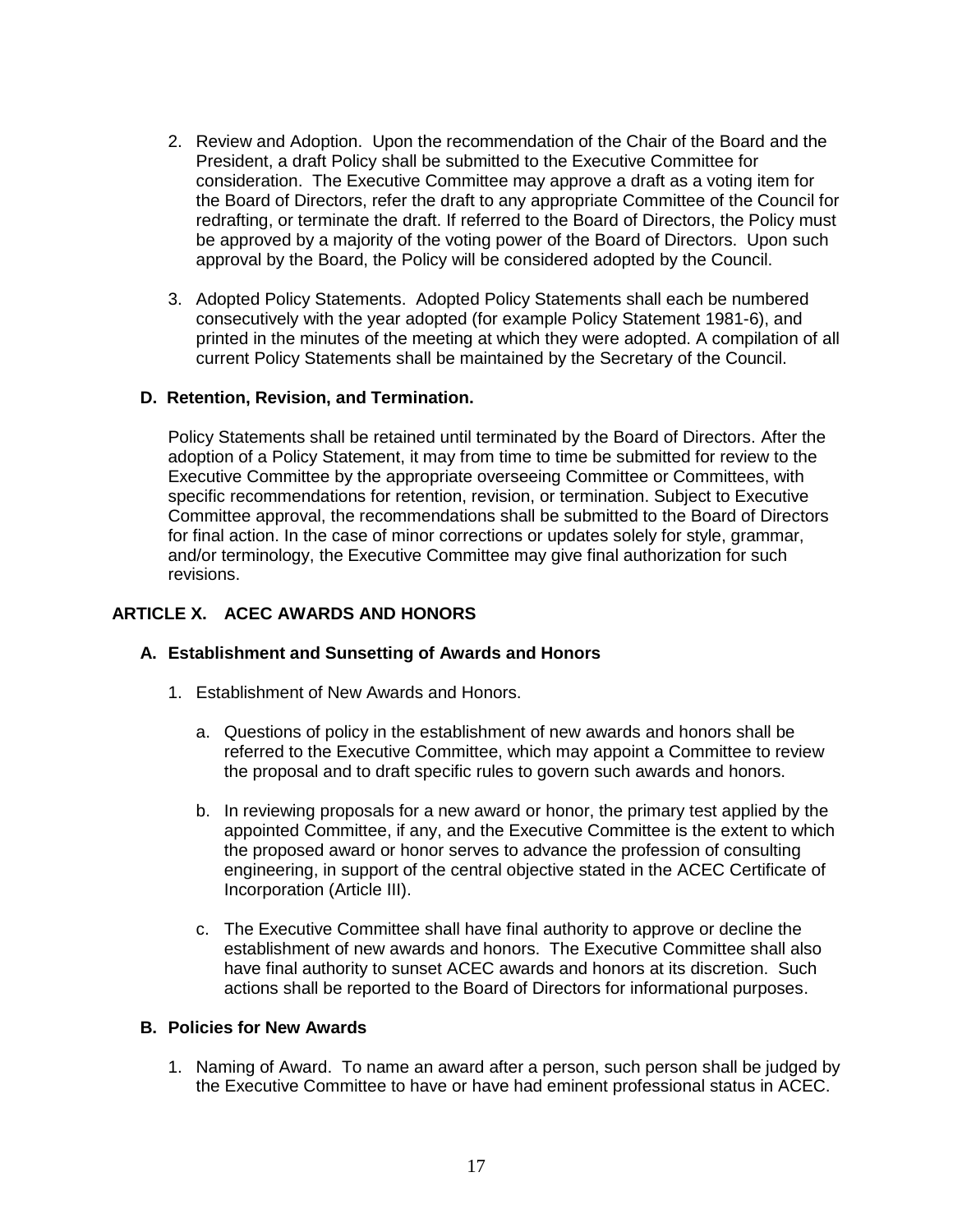- 2. Funding an Award.
	- a. The proposed award may be established by funds received from individuals, business or industrial organizations, or by an ACEC grant. Such funds must carry an obligation on the part of the donor to support the broad professional purpose stated in Article III of the ACEC Certificate of Incorporation without advocating, or giving the appearance of advocating, for certain commercial interests.
	- b. Scholarships of ACEC may be processed without restriction through Member Organizations or other agencies at the discretion of ACEC.
	- c. The funding required to establish a new ACEC scholarship or other award by special grant, gift or bequest shall be sufficient to cover all costs incident to the award and its administration.
	- d. Awards may be established in perpetuity, subject to adjustment in amounts available depending on current rates of return realized. If funds are unavailable, from income, the award will be held in abeyance.
- 3. Modifications. Beginning ten years after the establishment of the rules governing an award, changes and modifications may be made by the Executive Committee, whether or not the original donors are available for consultation. Any contribution by a donor shall be accompanied by an executed donor agreement, permitting such modifications by the Executive Committee ten years after the establishment of the award or the rules governing the award.

## **C. Policies for New Honors**

- 1. Establishing an Honor. To establish an ACEC honor, the following schedule will be followed, with minor variations permitted in individual cases:
	- a. The organizing group will file a tentative plan with the ACEC President and will ask for conditional approval within the policy provisions. Such plan must include purpose, identity of possible donors, and detailed estimate of finance.
	- b. If the Executive Committee tentatively supports the new honor, the organizing group will assemble and offer the funds, organization proposal, and complete set of administrative rules to the Executive Committee.
	- c. Upon the completion of the work of the organizing group, the Executive Committee shall make a final decision to authorize or decline the establishment of the new honor.
- 3. Post Approval Procedures.
	- a. After formal approval of a proposal, the funds are transferred to ACEC. The President and ACEC Staff shall arrange for art work, sculpture, engraving, dies and such other work as may be required for the practical administration of the honor.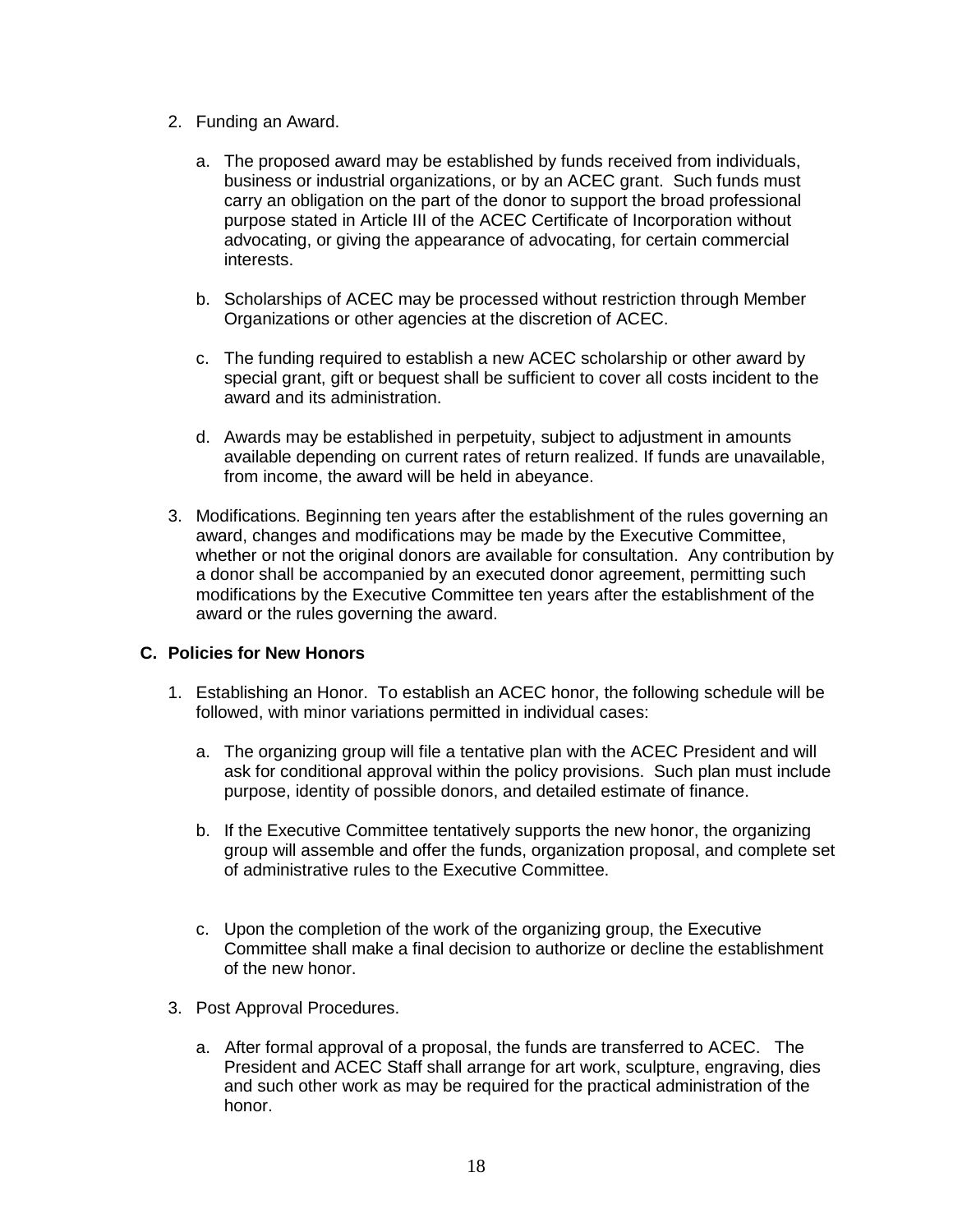b. The President shall direct the organization and activities of the Committee tasked with nominating or recommending individuals to receive the honor, in accordance with the official rules of award.

## **E. ACEC Engineering Excellence Awards.**

An annual Engineering Excellence Awards program shall be conducted by ACEC.

- 1. Objectives.
	- a. To confer recognition upon consulting engineering firms for professional accomplishments.
	- b. To provide appropriate public recognition of these accomplishments.
	- c. To stimulate parallel efforts by ACEC Member Organizations at the state level.
- 2. Eligibility.
	- a. Any firm engaged in the private practice of consulting engineering is eligible to enter the competition.
	- b. All entries must be submitted to a state or regional competition.
	- c. No direct submittal of an entry to the ACEC national competition without prior judging by a Member Organization will be permitted.
	- d. Projects submitted must have been completed, substantially completed, or publicly disclosed by the client for whom the project was completed during the year prior to judging.
- 3. Entry Procedures. Entries shall be submitted to Member Organizations in accordance with competition schedules and regulations, to be provided in detail by the Council in advance of each annual competition.

## **F. Chair Emeritus Award**

- 1. Eligibility. Any individual who has provided exemplary service to ACEC, except anyone who has held the position of Chair of the Board or President, is eligible to receive this award. Examples of eligible individuals include, but are not limited to, Committee and Coalition members, board members of the ACEC Trust Programs, service providers, and employees of ACEC and the Member Organizations. Meritorious service to Member Organizations and length of service to ACEC are not, in themselves, sufficient grounds for receiving this award.
- 2. Nominations. Nominations for this award must be made by one or more Chairs Emeritus or Past Presidents, or by the Executive Committee of ACEC. No other nominations will be considered in making the award. Chairs Emeritus or Past Presidents offering nominations for the award must submit adequate biographical information on the nominee to permit proper evaluation of the nominee's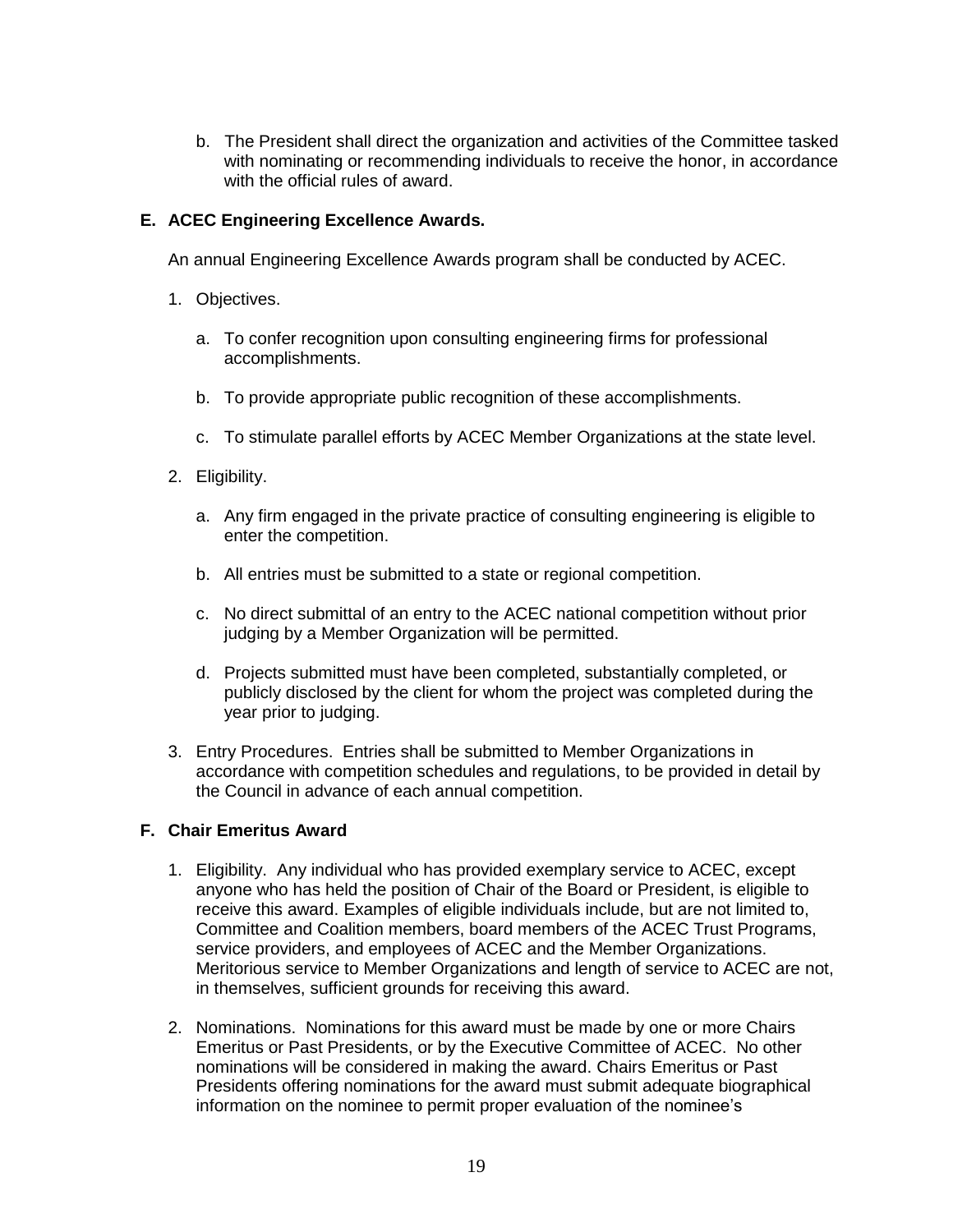qualifications. As used in these rules, a Chair Emeritus or Past President is defined as any Member or Fellow of ACEC who has served as Chair of the Board or President of ACEC.

- 3. Evaluation of Candidates. The evaluation of nominees for the award shall be made by a special Subcommittee composed of the most recent Chair Emeritus of ACEC as Chair, and the next four most recent Chairs Emeritus or Past Presidents of ACEC. This Evaluation Subcommittee shall submit to the entire Chair Emeritus Committee its evaluation of the various candidates nominated for the award in calling for a referendum of the full Committee on the question of final selection.
- 4. Selection of Candidates. To be selected for the award, a nominated candidate must receive approval by at least two-thirds of those Chairs Emeritus and Past Presidents voting, in person or by remote communication, at a meeting called for the purpose of selecting a candidate for the award. At the direction of the Chair of the Chair Emeritus Committee, balloting for selection of a candidate may be accomplished by mail.
- 5. Presentation of Award. The Chair Emeritus Award will be presented by the Chair of the Chair Emeritus Committee at the Annual Convention or Fall Conference of ACEC. Presentation at any other time is permitted by a majority vote of those Chairs Emeritus and Past Presidents voting.
- 6. Unsuccessful Candidates. If an otherwise eligible candidate does not receive a twothirds majority vote of the Chairs Emeritus and Past Presidents, as required above, no award will be made for that year. A maximum number of two awards, including posthumous awards, may be made in any one year. If a nominated candidate fails to receive the award in the year he or she is nominated, he or she shall not be disqualified for future nominations and/or selection, and his or her subsequent consideration for the award shall not be prejudiced thereby.

## **ARTICLE XII. USE OF ACEC NAME AND EMBLEM BY MEMBERS OF ALL CLASSES**

Members of all classes shall be authorized to use the name of the American Council of Engineering Companies or its approved abbreviation ("ACEC") in a professional manner after their names, and also to use the official ACEC emblem, name or abbreviation in a professional manner on stationery, business cards, brochures, job signs and as may otherwise be prescribed in these ACEC Rules of Policy and Procedure (hereafter the "Rules"). The ACEC name, abbreviation or emblem shall not be imprinted upon drawings, reports, specifications, calculations or other instruments of service prepared or used by Members. The ACEC name, abbreviation, or emblem may not be used in any manner that, in the sole discretion of ACEC: discredits ACEC or tarnishes its reputation and goodwill; is false or misleading; violates the rights of others; violates any law, regulation or other public policy; or mischaracterizes the relationship between ACEC and the Member, including but not limited to any use of the logos that might be reasonably construed as an endorsement, approval, sponsorship, or certification by ACEC of the member, the Member's business or organization, or the Member's products or services, or that might be reasonably construed as support or encouragement to purchase or utilize the member's products or services. The ACEC name, abbreviation, and emblem shall remain at all times the sole and exclusive intellectual property of ACEC. ACEC shall have the right, from time to time, to request samples of use of the name,